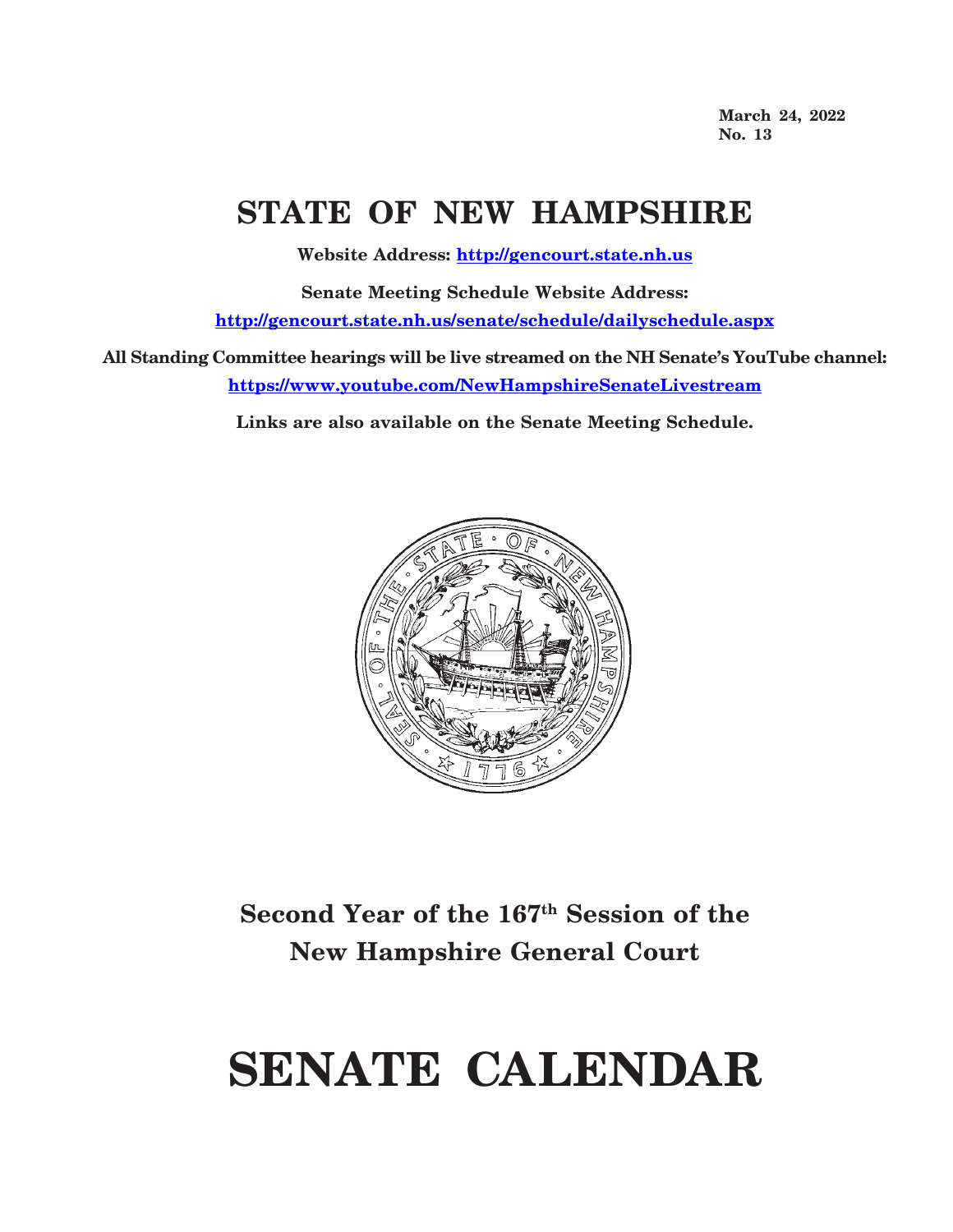### **THE SENATE WILL MEET IN SESSION ON THURSDAY, MARCH 31, 2022 AT 10:00 A.M. IN THE SENATE CHAMBER**

#### **The Senate Session on Thursday, March 31, 2022, in the Senate Chamber will be live streamed at the following link:**

#### [https://youtu.be/JB6a6Nf8104](https://us-east-2.protection.sophos.com?d=youtu.be&u=aHR0cHM6Ly95b3V0dS5iZS9KQjZhNk5mODEwNA==&i=NWRlZTRlM2YzYjRhNTgwZDk2OTJkMTkz&t=Umo1aDFwcnZIdWJsd09RYnhwMWdOVWlzclhnRXA2WGFPVXd0VDZwUUliTT0=&h=4d723d1da33346569b238ec6ba409c7a)

**Please note, this link will not be live until the Senate Session on Thursday, March 31, 2022 at 10:00 a.m.**

## **LAID ON THE TABLE**

**SB 70-FN,** relative to insurance coverage for emergency behavioral health services for children and young adults.**01/05/2022, Pending Motion Interim Study, Commerce, SJ 1**

**SB 226-FN,** establishing a recruitment and retention program for state employment.**03/24/2022, No Pending Motion, Finance, SJ 7**

**SB 253,** apportioning state senate districts.**02/16/2022, Pending Motion Interim Study, Election Law and Municipal Affairs, SJ 3**

**SB 280,** relative to meetings of the state health assessment and health improvement plan advisory council and the therapeutic cannabis medical oversight board.**02/03/2022, Pending Motion Interim Study, Health and Human Services, SJ 2**

**SB 315-LOCAL,** directing that a portion of revenue distributions from the meals and rooms municipal revenue fund be used by municipalities to reduce the local property tax rate.**02/03/2022, Pending Motion Inexpedient to Legislate, Ways and Means, SJ 2**

**SB 320,** relative to health care provider contract standards.**03/17/2022, Pending Motion Interim Study, Health and Human Services, SJ 5**

**SB 322,** relative to remote meetings under the right-to-know law.**02/24/2022, Pending Motion Interim Study, Judiciary, SJ 4**

**SB 340-FN,** relative to the direct to consumer shipment of alcohol to New Hampshire residents.**03/17/2022, Pending Motion Interim Study, Commerce, SJ 5**

**SB 341-LOCAL,** relative to treatment of PFAS contaminants in the drinking water of the Merrimack Village Water District.**03/24/2022, Pending Motion Interim Study, Energy and Natural Resources, SJ 7**

**SB 384-FN,** requiring notice of the hands-free law at the point of sale for cell phones.**02/16/2022, Pending Motion Interim Study, Commerce, SJ 3**

**SB 436-FN,** relative to access to abortion care.**02/03/2022, No Pending Motion, Judiciary, SJ 2**

**HB 412,** making an appropriation to the department of environmental services for the purpose of funding public water system projects.**03/24/2022, Pending Motion Inexpedient to Legislate, Finance, SJ 7**

**CACR 36,** residency for the purpose of voting. Providing that only residents of the state may vote in elections.**03/17/2022, No Pending Motion, Election Law and Municipal Affairs, SJ 5**

## **CONSENT CALENDAR REPORTS**

#### **EDUCATION**

**HB 1234**, relative to criminal background checks for an applicant for a teaching credential.

Ought to Pass, Vote 5-0.

Senator Prentiss for the committee.

This bill is a simple, housekeeping bill that adds human trafficking to the list of crimes for which an application for teaching credentials shall not be granted. Last session, RSA 189:13-a was amended to add human trafficking to the list of section five violations in statute. This bill would add human trafficking to RSA 189:13-c, the section related to the credentialing of educators.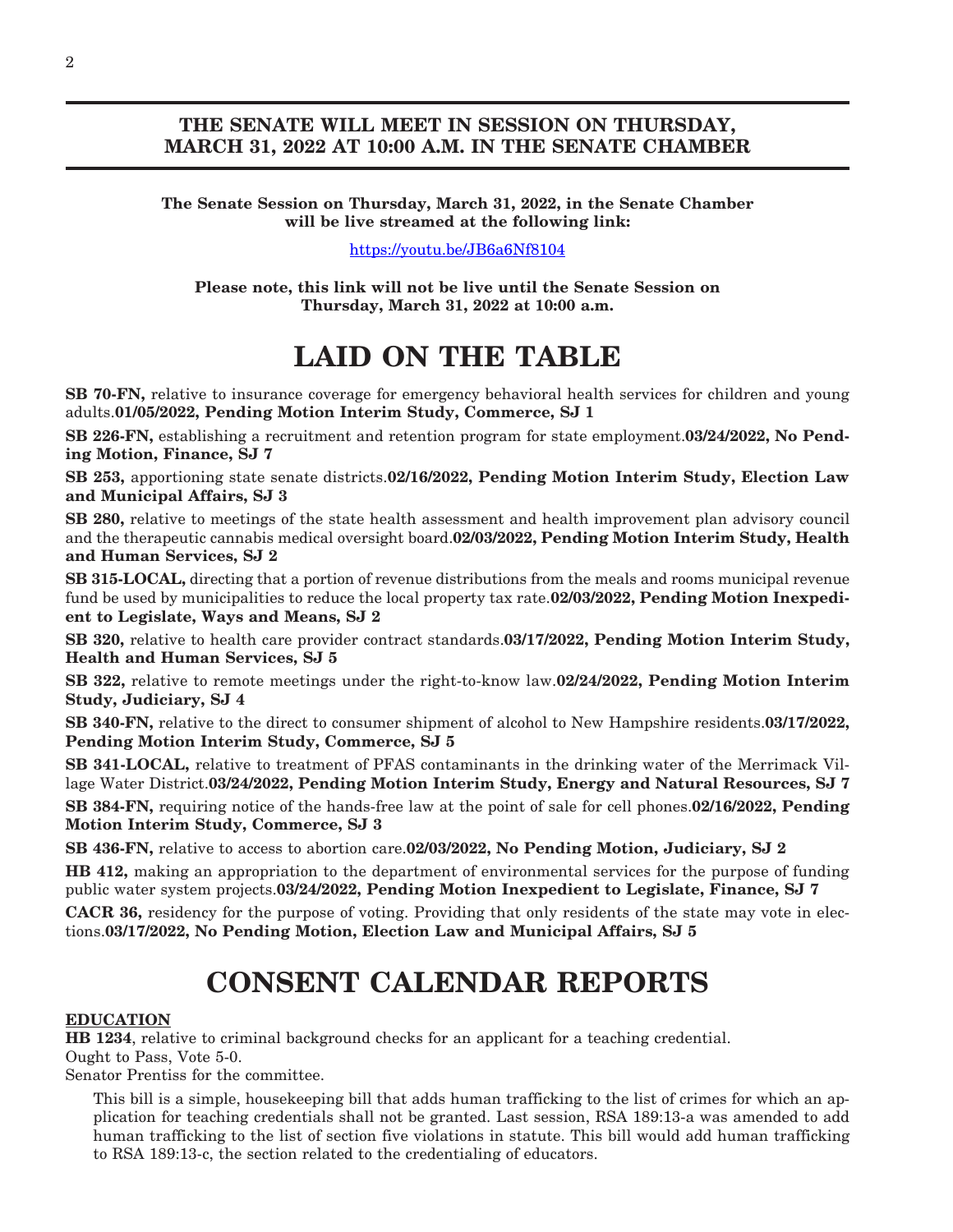#### 3

#### **ELECTION LAW AND MUNICIPAL AFFAIRS**

**HB 1026**, relative to budget information provided to a budget committee.

Inexpedient to Legislate, Vote 5-0.

Senator Gray for the committee.

This bill would have enabled municipal budget committees to require governing bodies provide budget recommendations in active spreadsheet format. An alternative to the active spreadsheet requirement was enacted in a bill passed last year and became effective in September of 2021. Because insufficient time has elapsed to evaluate the alternative process the committee recommends ITL.

**HB 1456-FN**, relative to the Hampton marine memorial.

Ought to Pass, Vote 5-0.

Senator Soucy for the committee.

This bill will direct the Department of Natural and Cultural Resources to add to the list of names on the Hampton Marine Memorial those veterans lost at sea during the periods including Operation Desert Shield, Operation Desert Storm, and the Wars on Terrorism. Passage of this bill will allow the names of two New Hampshire Marines, lost at sea during these military operations to be added. This updated memorial will also provide those who view it the opportunity to reflect on the continuing cost of our freedom.

#### **EXECUTIVE DEPARTMENTS AND ADMINISTRATION**

**HB 91-FN**, relative to death benefits of first responders who die from suicide.

Interim Study, Vote 5-0.

Senator Carson for the committee.

This bill intends to provide a line of duty death benefit to police officers, firefighters, emergency medical technicians and rescue squad members who die by suicide after being exposed to traumatic events in the course of their duties. A senate bill with similar language is being sent to the House. The committee voted to refer this bill to interim study.

**HB 536-FN**, relative to death benefits for public works employees killed in the line of duty, and relative to workers' compensation offsets for certain retirement system benefits.

Ought to Pass, Vote 5-0.

Senator Reagan for the committee.

This bill expands the eligibility of a \$100,000 line-of-duty death benefit by adding municipal or state public works or highway employees killed in the line of duty. Public works employees are included as first responders by presidential direction, and they are often called upon in times of accidents and natural disasters. This bill also eliminates any offset for workers' compensation benefits applicable to the New Hampshire Retirement System (NHRS) accidental death benefits and brings parity to Group I and Group II employees.

**HB 1030**, relative to licensure by alternate experience for licensed nursing assistant.

Ought to Pass, Vote 5-0.

Senator Carson for the committee.

This bill clarifies requirements for alternate experience licensure of nursing assistants and adds Coast Guard and Air Force Marine Corp experiences to those who can apply for a nursing assistant license. This bill aims to address the critical workforce shortage faced in New Hampshire by making it as easy as possible for service members with the relevant training received during enlistment to become licensed in New Hampshire.

**HB 1059**, clarifying limits on licensure by operation of law.

Ought to Pass, Vote 5-0.

Senator Ricciardi for the committee.

This bill permits the Executive Director of the Office of Professional Licensure and Certification (OPLC) to review license applications if the relevant licensing board does not act within the required 60-day period after the application is made. This bill was requested by OPLC because some boards are unable to act due to membership and quorum issues. This bill closes the loop-hole that allows potentially unqualified applicants from becoming licensed by default if the licensing board is unable to meet and review the application.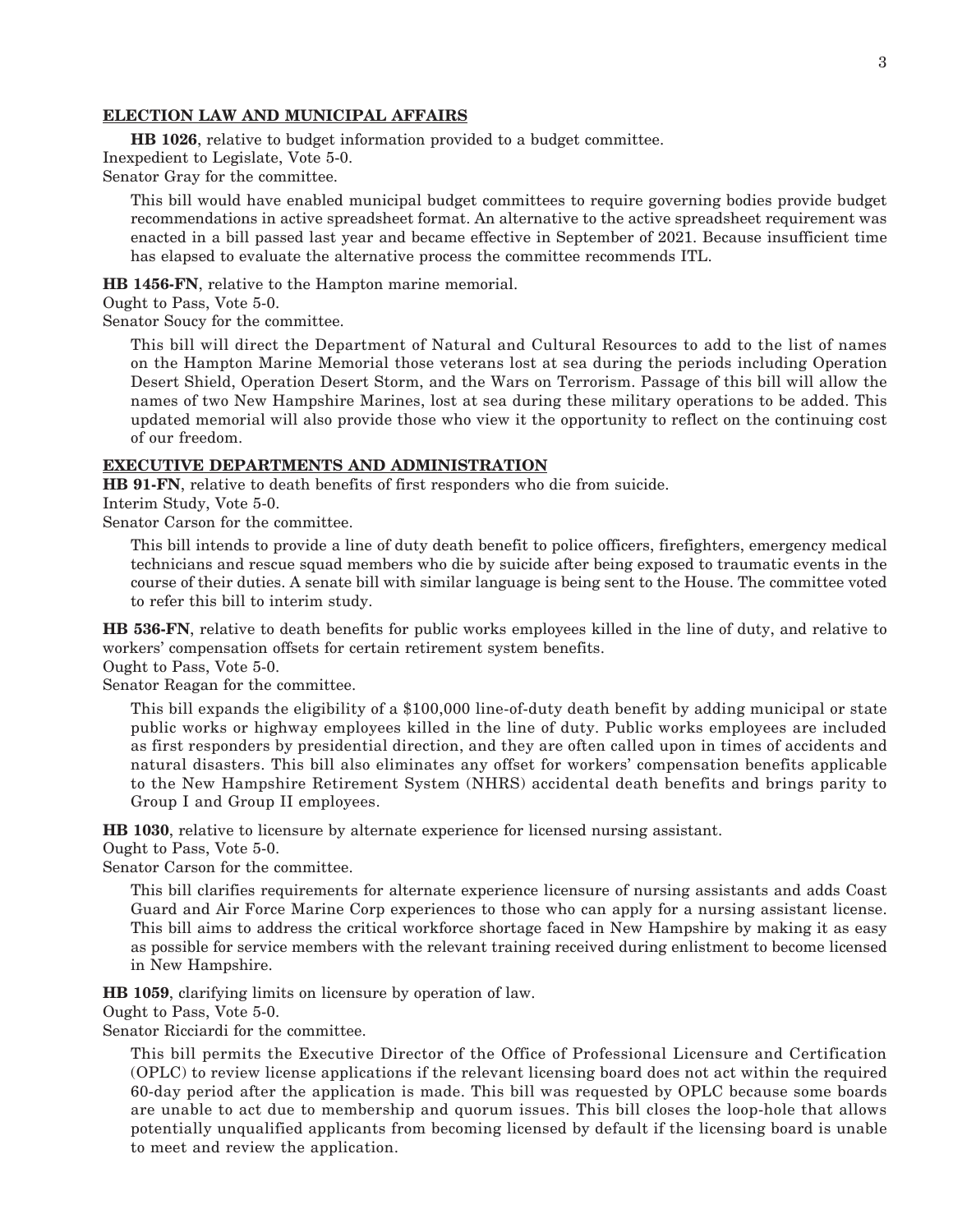**HB 1318-FN-L**, relative to penalties for employer noncompliance with retirement system requirements. Ought to Pass with Amendment, Vote 5-0.

Senator Carson for the committee.

This bill was requested by the New Hampshire Retirement System (NHRS) to incentivize employers to submit final wage and time information on newly retired employees to the system in a timely manner. This bill, as amended, adds a \$200 daily penalty for delayed reporting of data required by NHRS. The penalty can be waived in cases of extenuating circumstances. This will help NHRS to finalize retirement benefits more quickly and enable retirees to check for discrepancies in a timelier manner.

**HB 1319-FN**, relative to granting certain corrections personnel death benefits if killed in the line of duty. Interim Study, Vote 5-0.

Senator Carson for the committee.

This bill intends to add correctional officers, probate-parole officers and correctional line personnel classified under Group II of the retirement system to personnel granted \$100,000 if killed in the line of duty. This bill fixes an earlier omission of correction officers from the line of duty death benefits. A senate bill with similar language is being sent to the House. The committee votes to refer this bill to interim study.

**HB 1354**, relative to regulation by the New Hampshire real estate commission.

Ought to Pass, Vote 5-0.

Senator Prentiss for the committee.

This bill allows real estate agents to continue to receive compensation for prior transactions in the event that the agent moves to an inactive license status. Current law requires that agents be licensed to receive compensation for real estate transactions. It is not uncommon in commercial real estate for there to be delayed or deferred payments. This bill allows agents to continue to receive these payments, earned while licensed, even if their license status later changes. Additionally, this bill modifies the procedure for outof-state licensees to be recognized for licensure in New Hampshire.

**HB 1446-FN**, relative to the governing board of recreational therapists and relative to the governing board of respiratory care practitioners.

Ought to Pass, Vote 5-0.

Senator Prentiss for the committee.

This bill changes the governing boards of recreational therapists and respiratory care practitioners to advisory boards. The change was requested by the Office of Professional Licensure and Certification (OPLC) because these boards often have trouble getting board members and reaching a quorum. Further, the executive director of OPLC shall consult with the boards on decisions other than those related to administrative duties.

**HB 1497-FN**, relative to optional allowances in the retirement system.

Ought to Pass, Vote 5-0.

Senator Carson for the committee.

This bill clarifies the time for election of a survivorship optional allowance by permitting members to pre-select an optional survivorship allowance at any point in their career. Additionally, this bill changes the post-retirement grace period given to members to change their survivor benefit optional retirement allowance to 120 days from the date of the original retirement notice issued by the retirement system, thereby allowing members to see their final retirement numbers before making any decisions.

**HB 1581**, relative to the use of open source software by state agencies.

Ought to Pass, Vote 5-0.

Senator Reagan for the committee.

This bill reinstates a requirement that state agencies consider open source software. This requirement, originally established in 2012, was inadvertently removed in the 2019 reorganization of the Department of Information Technology (DOIT). This bill encourages prudent procurement decisions and a shift towards open, transparent government tools and standards.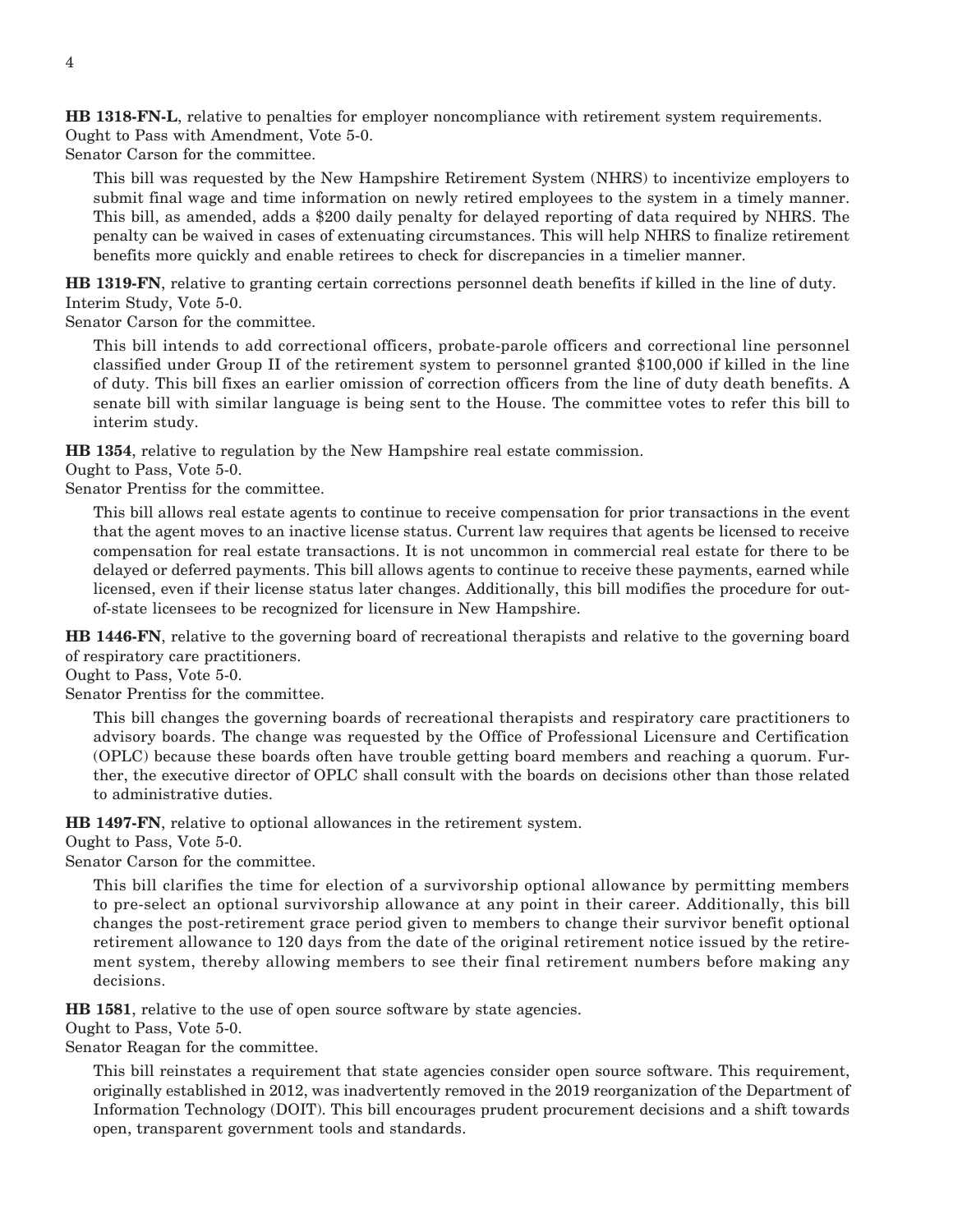**HB 1681-FN**, relative to the state building code and the state fire code.

Ought to Pass with Amendment, Vote 5-0.

Senator Cavanaugh for the committee.

This bill, as amended, conforms NH to the 2018 set of national codes, which includes the fire code, building code, plumbing code, mechanical code, energy conservation code, swimming pool and spa code and residential code. This bill puts NH one code cycle behind, which is common practice.

#### **TRANSPORTATION**

**HB 1020**, relative to additional lights on emergency vehicles.

Ought to Pass, Vote 5-0.

Senator Watters for the committee.

This bill permits police and fire vehicles to affix certain additional lights to vehicles owned or leased by the state, county, or local municipality.

**HB 1040**, establishing a commission to study revenue alternatives to the road toll for the funding of improvements to the state's highways and bridges and their resulting improvements to the environment. Ought to Pass with Amendment, Vote 5-0.

Senator Birdsell for the committee.

This bill establishes a commission to study revenue alternatives to the road toll for the funding of the state's highways and bridges and resulting improvements to the environment. The committee amendment allows the Governor to appoint a representative from an energy and transportation non-profit organization, includes one senator on the commission, and considers out of state vehicles no longer be subject to the road toll.

**HB 1110**, relative to windshield tint waivers.

Ought to Pass, Vote 5-0.

Senator Ward for the committee.

This bill increases the required light transmittance of after market tinted windshields. The bill would allow for car windows to be uniform with their tint percentage.

**HB 1160**, relative to obedience to signals at railroad crossings.

Ought to Pass with Amendment, Vote 5-0.

Senator Sherman for the committee.

This bill modifies the circumstances under which certain vehicles must stop at railroad grade crossings. The amendment provided a simple change that clarified the words "he or she" when referring to operators for equipment operators.

**HB 1553-FN**, relative to roadside memorials.

Inexpedient to Legislate, Vote 5-0.

Senator Birdsell for the committee.

As introduced, this bill would have prohibited roadside memorials located within the right-of-way of any primary or secondary highway and required the Department of Transportation to remove any roadside memorial after 90 days from the date of an event being memorialized. The committee believed that roadside memorials were permissible and allowed for loved ones who had passed away at a certain location to be remembered. The committee felt that this bill was unnecessarily limiting roadside memorials and voted inexpedient to legislate.

**HB 1554-FN**, relative to online payment of fees relating to the operation of off highway recreational vehicles and snowmobiles.

Ought to Pass with Amendment, Vote 5-0.

Senator Ward for the committee.

This bill requires the executive director of fish and game to establish procedures for enabling online payment of registration fees. The committee amendment outlined grants from the Department of Natural and Cultural Resources, Division of Parks and Recreation; Bureau of Trails; Grant-in-Aid, and discusses a dual system of online and in person registration.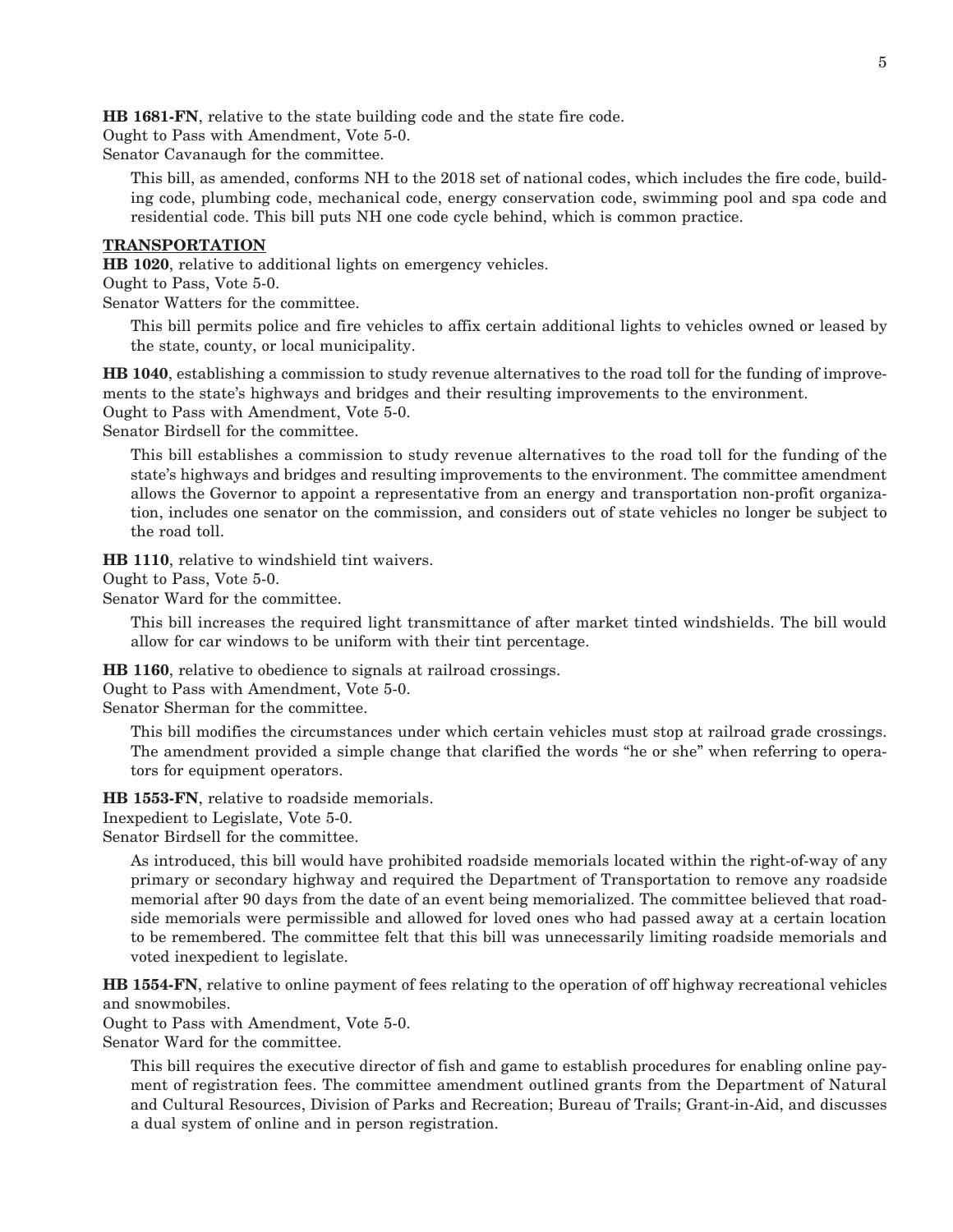## **REGULAR CALENDAR REPORTS**

#### **ELECTION LAW AND MUNICIPAL AFFAIRS**

**SB 348**, relative to political expenditures and contributions. Ought to Pass with Amendment, Vote 5-0. Senator Gray for the committee. **SB 418-FN**, relative to verification of voter affidavits. Ought to Pass with Amendment, Vote 3-2. Senator Gray for the committee.

#### **EXECUTIVE DEPARTMENTS AND ADMINISTRATION**

**SB 382**, relative to licensure requirements for telehealth services. Ought to Pass, Vote 5-0. Senator Carson for the committee. **FINANCE SB 267-FN-A**, establishing the upland invasive species program, program fund, and program coordinator in the department of agriculture, markets, and food. Interim Study, Vote 6-0. Senator Reagan for the committee. **SB 361-FN**, requiring that bail commissioners be reimbursed for mileage traveled in the performance of their duties. Ought to Pass, Vote 6-0. Senator Hennessey for the committee. **SB 376-FN**, establishing a committee to study the creation of a board to study mental health incidents among law enforcement officers. Ought to Pass with Amendment, Vote 6-0. Senator Rosenwald for the committee. **SB 379-FN**, establishing the solid waste management fund and establishing a solid waste disposal surcharge. Ought to Pass, Vote 6-0. Senator D'Allesandro for the committee. **SB 402-FN**, granting disaster relief for two presidentially declared disasters in response to July-August 2021 flood damage sustained by communities in Cheshire and Sullivan counties. Interim Study, Vote 4-2. Senator Daniels for the committee. **SB 403-FN-A**, re-establishing the Special Supplemental Nutrition Program for Women, Infants, and Children (WIC) Farmers Market Nutrition Program. Interim Study, Vote 4-3. Senator Daniels for the committee. **SB 415-FN-A**, making an appropriation to the department of health and human services for the purpose of increasing rates paid to homeless shelters. Inexpedient to Legislate, Vote 4-3. Senator Hennessey for the committee. **SB 425-FN**, relative to the establishment of an election information portal. Ought to Pass, Vote 4-1. Senator Reagan for the committee. **SB 431-FN**, relative to child support in cases with equal or approximately equal parenting schedules. Ought to Pass, Vote 5-0. Senator D'Allesandro for the committee. **SB 434-FN**, relative to the reduction in the calculation of state retirement annuities at age 65. Interim Study, Vote 3-2. Senator Daniels for the committee. **SB 438-FN-L**, establishing state procurement policies intended to promote the use of American materials. Ought to Pass, Vote 4-1. Senator Hennessey for the committee. **SB 442-FN**, relative to the suspension of a vehicle registration as a result of evading toll collection systems. Ought to Pass with Amendment, Vote 5-0. Senator D'Allesandro for the committee.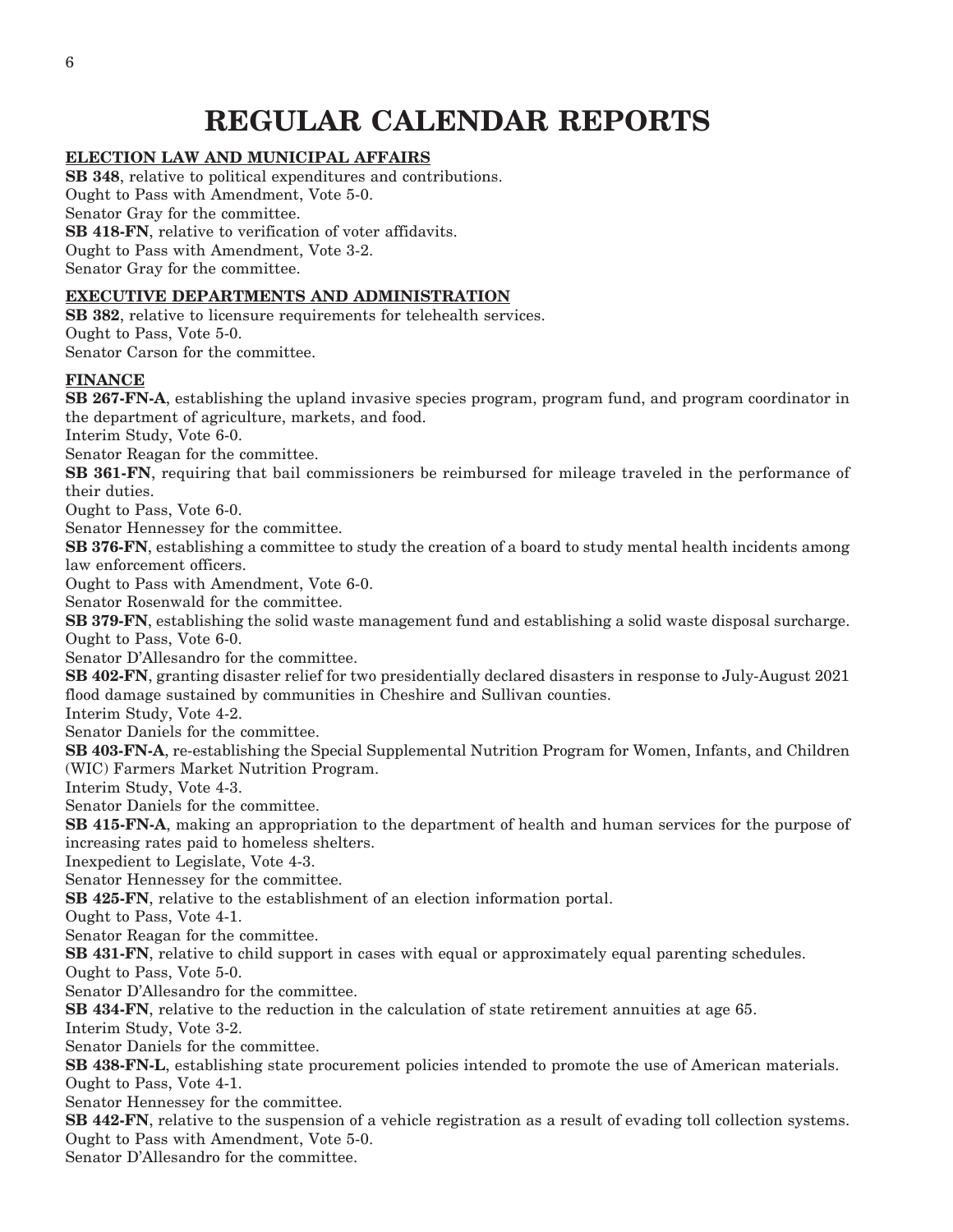**SB 443-FN**, relative to municipal authority regarding the state building code.

Interim Study, Vote 5-0.

Senator Rosenwald for the committee.

**SB 444-FN**, relative to childhood adverse experiences treatment and prevention.

Inexpedient to Legislate, Vote 3-2.

Senator Daniels for the committee.

**SB 447-FN**, establishing the electric vehicle and infrastructure fund.

Ought to Pass, Vote 3-2.

Senator Rosenwald for the committee.

**SB 448-FN**, relative to energy reduction by state agencies.

Interim Study, Vote 4-1.

Senator Daniels for the committee.

**SB 456-FN-A**, establishing a law enforcement conduct review committee in the police standards and training council and making an appropriation therefor.

Ought to Pass, Vote 3-2.

Senator Rosenwald for the committee.

**SB 459-FN**, relative to a health care facility workplace violence prevention program.

Ought to Pass, Vote 5-0.

Senator Daniels for the committee.

**HB 1218-FN**, relative to the merger of Granite State college with the university of New Hampshire. Ought to Pass, Vote 6-0.

Senator Hennessey for the committee.

#### **HEALTH AND HUMAN SERVICES**

**SB 288**, prohibiting the requiring of COVID-19 vaccinations for schools or child care agencies. Ought to Pass with Amendment, Vote 3-1.

Senator Avard for the committee.

**SB 446-FN-A**, establishing a child care workforce fund and grant program and making an appropriation therefor.

Ought to Pass with Amendment, Vote 5-0.

Senator Whitley for the committee.

**SB 450**, relative to the prescription drug affordability board.

Ought to Pass with Amendment, Vote 4-0.

Senator Sherman for the committee.

#### **JUDICIARY**

**SB 344**, relative to the quorum requirements under the right to know law of meetings open to the public. Pending Motion: Floor Amendment 2022-1135s, SJ 5. Senator Daniels.

## **AMENDMENTS**

Health and Human Services March 23, 2022 2022-1206s 10/04

Amendment to SB 288

Amend the title of the bill by replacing it with the following:

AN ACT establishing a committee to study the listing of immunizations for children.

Amend the bill by replacing all after the enacting clause with the following:

1 Committee Established. There is established a committee to study the listing of immunizations for children.

2 Membership and Compensation.

I. The members of the committee shall be as follows:

 (a) Two members of the senate, one of whom shall be from the minority party, appointed by the president of the senate.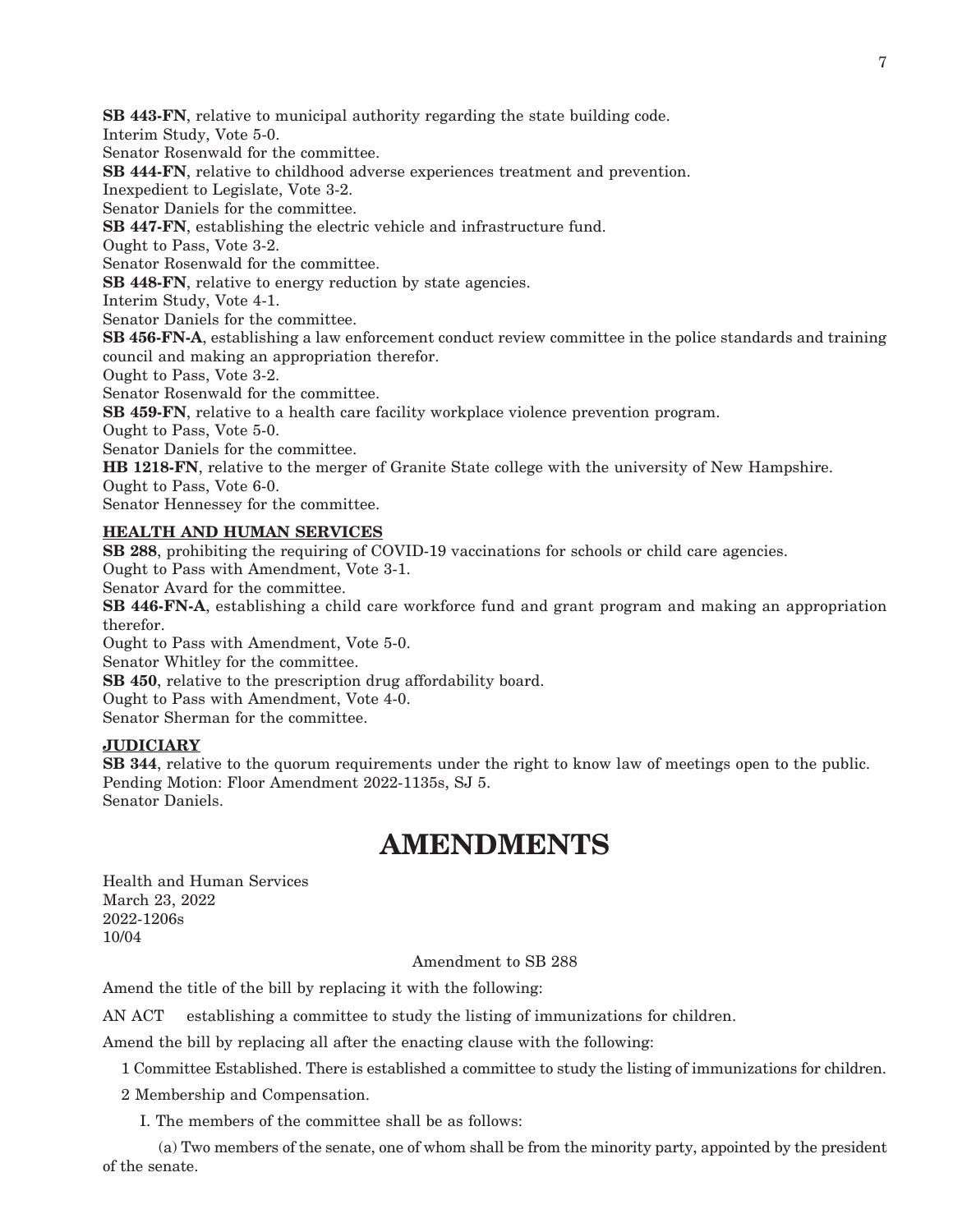(b) Four members of the house of representatives, at least one of whom shall be from the minority party, appointed by the speaker of the house of representatives.

 II. Members of the committee shall receive mileage at the legislative rate when attending to the duties of the committee.

3 Duties. The committee shall examine the policy of the department of health and human services listing of immunizations under RSA 141-C:20-a, and take testimony from the department and other interested parties about Covid-19 vaccines for school-aged children and child care agencies.

4 Chairperson; Quorum. The members of the study committee shall elect a chairperson from among the members. The first meeting of the committee shall be called by the first-named senate member. The first meeting of the committee shall be held within 45 days of the effective date of this section. Three members of the committee shall constitute a quorum.

5 Report. The committee shall report its findings and any recommendations for proposed legislation to the president of the senate, the speaker of the house of representatives, the senate clerk, the house clerk, the governor, and the state library on or before December 1, 2022.

6 Effective Date. This act shall take effect upon its passage.

2022-1206s

#### AMENDED ANALYSIS

This bill establishes a committee to study the listing of immunizations for children.

Sen. Daniels, Dist 11 March 16, 2022 2022-1135s 07/08

#### Floor Amendment to SB 344

Amend the title of the bill by replacing it with the following:

AN ACT relative to the participation requirements of meetings open to the public under the right to know law.

Amend the bill by replacing all after the enacting clause with the following:

1 Access to Governmental Records and Meetings; Meetings Open to the Public; Physical Quorum Requirements Removed. Amend RSA 91-A:2, III to read as follows:

 III. [A public body] *Political subdivisions of the state* may, but [is] *are* not required to, *enact regulations by vote of the local or county legislative body to allow one or more members of [the] a public* body to participate in a meeting by electronic or other means of communication for the benefit of the public and the governing body, subject to the provisions of this paragraph. *Nothing in this paragraph shall apply to the general court.*

 (a) A member of the public body may participate in a meeting other than by attendance in person at the location of the meeting only when such attendance is not reasonably practical. Any reason that such attendance is not reasonably practical shall be stated in the minutes of the meeting.

 [(b) Except in an emergency, a quorum of the public body shall be physically present at the location specified in the meeting notice as the location of the meeting. For purposes of this subparagraph, an "emergency" means that immediate action is imperative and the physical presence of a quorum is not reasonably practical within the period of time requiring action. The determination that an emergency exists shall be made by the chairman or presiding officer of the public body, and the facts upon which that determination is based shall be included in the minutes of the meeting.]

 [(c)] *(b)* Each part of a meeting required to be open to the public shall be audible or otherwise discernable to the public at [the] *a physical and electronic* location specified in the meeting notice as the location of the meeting *with at least 2 members present in person at the physical location*. Each member participating electronically or otherwise must be able to simultaneously hear each other and speak to each other during the meeting, *shall, in the case of video participation, have their video on and displaying the member's face,* and shall be audible or otherwise discernable to the public in attendance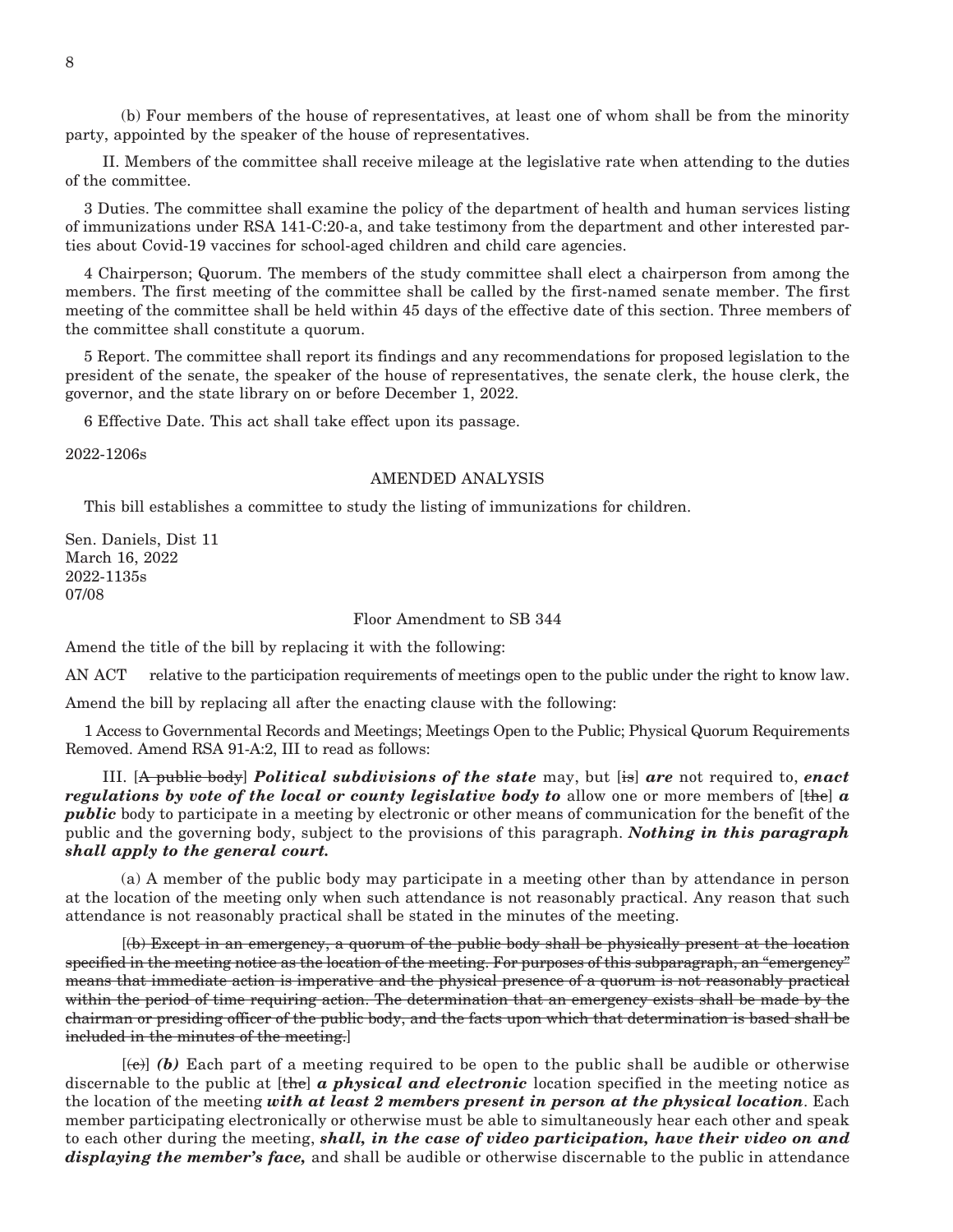at the meeting's location. Any member participating in such fashion shall identify the persons present in the location from which the member is participating. No meeting shall be conducted by electronic mail or any other form of communication that does not permit the public to hear, read, or otherwise discern meeting discussion contemporaneously at the meeting location specified in the meeting notice.

 [(d)] *(c)* Any meeting held pursuant to the terms of this paragraph shall comply with all of the requirements of this chapter relating to public meetings, *shall provide a mechanism for the public to alert the public body during the meeting if there are problems with access, electronically or otherwise, shall be adjourned until the public is able to access the meeting, electronically or otherwise,* and shall not circumvent the spirit and purpose of this chapter as expressed in RSA 91-A:1.

 [(e)] *(d)* A member participating in a meeting by the means described in this paragraph is deemed to be present at the meeting for purposes of voting. All votes taken during such a meeting shall be by roll call vote.

2 Effective Date. This act shall take effect 60 days after its passage.

2022-1135s

#### AMENDED ANALYSIS

This bill removes the physical presence quorum requirement for meetings and establishes requirements for electronic participation in meetings of a public body under RSA 91-A.

Election Law and Municipal Affairs March 21, 2022 2022-1174s 07/04

#### Amendment to SB 348

Amend RSA 664:4, IV and V as inserted by section 1 of the bill by replacing them with the following:

IV. By a person or corporation in excess of the following amounts:

|                                                               | Maximum amount<br>contributed during<br>exploratory phase | Additional maximum<br>amount that may be<br>contributed for the<br>primary election | Additional maximum<br>amount that may be<br>contributed for the<br>general election | Total maximum<br>amount of<br>contributions: |
|---------------------------------------------------------------|-----------------------------------------------------------|-------------------------------------------------------------------------------------|-------------------------------------------------------------------------------------|----------------------------------------------|
| Contributed to:                                               |                                                           |                                                                                     |                                                                                     |                                              |
| Candidate<br>or<br>Candidate Committee                        | \$5,000                                                   | \$5,000                                                                             | \$5,000                                                                             | \$15,000                                     |
| Non-candidate political<br>committee<br>or<br>political party | \$10,000                                                  | \$10,000                                                                            | \$10,000                                                                            | \$30,000                                     |
| Political advocacy<br>organization                            | $\rm Unlimited$                                           | Unlimited                                                                           | Unlimited                                                                           | Unlimited                                    |

 V. By any candidate committee, non-candidate political committee, or political advocacy organization in excess of the following amounts:

|                                                               | Maximum amount<br>contributed during<br>exploratory phase | Additional maximum<br>amount that may be<br>contributed for the<br>primary election | Additional maximum<br>amount that may be<br>contributed for the<br>general election | Total maximum<br>amount of<br>contributions: |
|---------------------------------------------------------------|-----------------------------------------------------------|-------------------------------------------------------------------------------------|-------------------------------------------------------------------------------------|----------------------------------------------|
| Contributed to:                                               |                                                           |                                                                                     |                                                                                     |                                              |
| Candidate<br>$\alpha r$<br>Candidate Committee                | \$10,000                                                  | \$10,000                                                                            | \$10,000                                                                            | \$30,000                                     |
| Non-candidate political<br>committee<br>or<br>political party | \$20,000                                                  | \$20,000                                                                            | \$20,000                                                                            | \$60,000                                     |
| Political advocacy<br>organization                            | $\rm Unlimited$                                           | Unlimited                                                                           | Unlimited                                                                           | Unlimited                                    |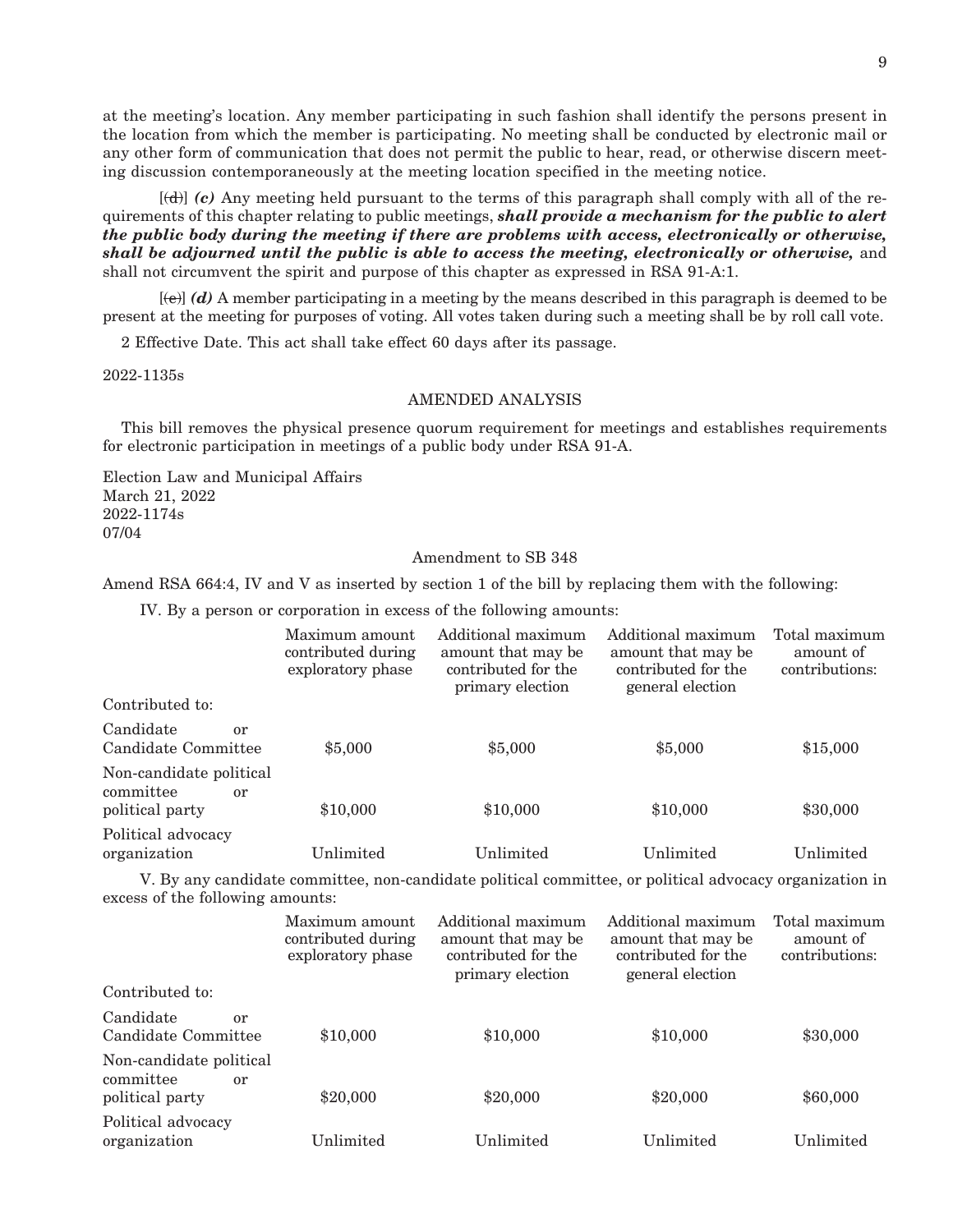Amend RSA 664:4 as inserted by section 1 of the bill by inserting after paragraph V the following new paragraph:

 VI. A partnership or labor organization may establish its own political committee, which may make contributions to a candidate, political committee, or political party, so long as the funds used by the political committee are separate from the other partnership or labor organization funds.

Senate Finance March 23, 2022 2022-1203s 08/04

#### Amendment to SB 376-FN

Amend the title of the bill by replacing it with the following:

AN ACT relative to creating a board to review police incidents involving citizens affected by mental health issues.

Amend the bill by replacing section 2 with the following:

2 Committee Established. There is established a committee to study establishing a mental health incident review board for the purpose of performing a comprehensive analysis of all mental health aspects of all incidents involving law enforcement use of deadly force, and such non-lethal special weapons and tactics (SWAT) engagements, including regional SWAT teams, as the mental health incident review board may choose to review.

Amend paragraph II of section 4 of the bill by inserting after subparagraph (k) the following new subparagraphs:

(l) The president of the New Hampshire Sheriff's Association, or designee.

(m) A member of the New Hampshire American Civil Liberties Union, appointed by that organization.

(n) The president of the New Hampshire Trooper's Association, or designee.

(o) The president of the New Hampshire Police Association, or designee.

Amend the bill by deleting section 7 and renumbering the original section 8 to read as 7.

2022-1203s

#### AMENDED ANALYSIS

This bill establishes a committee to study the creation of a board to review police incidents involving citizens affected by mental health issues.

Election Law and Municipal Affairs March 14, 2022 2022-1096s 04/10

#### Amendment to SB 418-FN

Amend the bill by replacing all after the enacting clause with the following:

1 Findings.

 I. According to the secretary of state, over the past 45 years, New Hampshire has had 44 state elections that ended in a tie or in a one-vote victory. On average, that is almost once per year, not including the 1974 U.S. Senate race that was won by 2 votes - the closest U.S. Senate race in history. This clearly proves that just one improperly cast vote can adversely influence an election each year. Every improperly cast vote invalidates one legal vote. In the 2016 general election, at least 10 illegal ballots were cast by voters who admitted guilt and were prosecuted by the attorney general and counted, including one woman who was caught voting in both Massachusetts and in Plymouth, New Hampshire. She only paid a \$500 fine; hardly a deterrent. In that same election, the attorney general's office, after extensive investigation, was unable to verify the identity of 230 qualified and domicile affidavit voters. Allowing unverified votes to count in an election enables the corruption of New Hampshire's electoral process. This must be addressed immediately to restore the integrity of New Hampshire elections.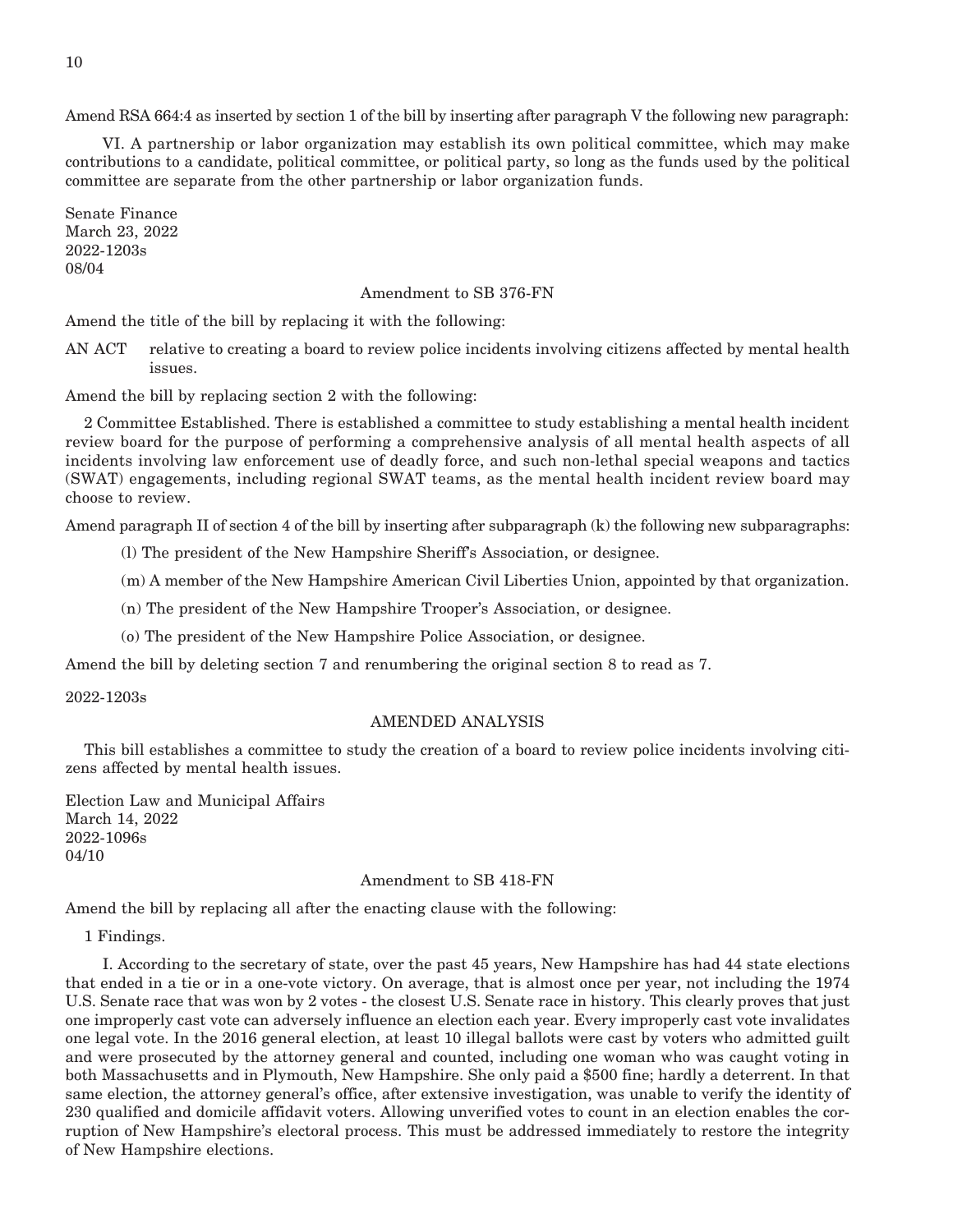II. Currently, New Hampshire law allows for votes to be cast and counted by signing an affidavit, even when the voter fails to produce documents to prove his or her identity, or that he or she is a New Hampshire citizen or an inhabitant of that town, city, ward, or district. Although these laws do allow for the post-election investigation of these unverified ballots, this merely identifies when unqualified votes have been cast. It does nothing to prevent the nullification of legitimate votes by the casting, counting, and certification of illegitimate ballots.

2 New Section; Election Procedure; Affidavit Ballot. Amend RSA 659 by inserting after section 23 the following new section:

#### 659:23-a Affidavit Ballots.

 I.(a) For all elections, if a voter on election day does not have a valid photo identification establishing such voter's identification or does not meet the identity requirements of RSA 659:13, then such voter shall vote by affidavit ballot pursuant to this section.

 (b) For all elections, if a voter on election day is registering to vote for the first time in New Hampshire, and does not possess proper documentation, as defined in statute, establishing citizenship and establishing domicile in that town, city, ward, or district, then such voter shall vote by affidavit ballot pursuant to this section.

 II. The authorized election official shall hand the affidavit ballot voter an affidavit voter package and explain its use. The affidavit voter package shall be designed, produced, and distributed by the secretary of state, and shall contain the following:

 (a) A prepaid U.S. Postal Service Priority Mail Express (overnight delivery) envelope addressed to the secretary of state for the affidavit voter to return the affidavit verification letter described in subparagraph (b) and any required missing documentation that necessitated voting by affidavit ballot. The return address on this envelope shall be for the office of the secretary of state.

 (b) An affidavit voter verification letter, in duplicate form, which lists all the documents required to qualify to vote in the state of New Hampshire. The authorized election official shall mark on both copies of the verification letter which qualifying documents were not provided, thereby necessitating voting by affidavit ballot. One copy of the affidavit verification letter shall be given to the voter; the other copy shall be retained by the authorized election official. The voter shall be required to return their copy of the affidavit verification letter and a copy of any required documentation to the secretary of state in the provided prepaid U.S. Postal Service envelope within 10 days of the date of the election in order for the ballot to be certified.

 III. The moderator shall mark each affidavit ballot "Affidavit Ballot #\_\_\_" sequentially, starting with the number "1".

 IV. All affidavit ballots shall be cast in person at the polling place, placed in a container designated "Affidavit Ballots," and hand counted after polls have closed using a method prescribed by the secretary of state for hand counting and confirmation of candidate vote totals. After completion of counting, the moderator shall note and announce the total number of votes cast for each candidate, and the total number of affidavit ballots cast in the election. No later than one day after the election, the moderator shall forward all affidavit ballot verification letters to the secretary of state using a secure means of transmission or delivery.

 V. On the tenth day after the election, if an affidavit ballot voter has failed to return the verification letter with the missing voter qualifying documentation to the secretary of state, either in person or using the prepaid U.S. Postal Service Priority Mail Express Envelope, the secretary of state shall instruct the moderator of the town, city, ward, or district in which the affidavit ballot was cast to retrieve the associated numbered affidavit ballot and list on a tally sheet, by candidate or issue, the votes cast on that ballot. The counting of votes on affidavit ballots identified by the secretary of state as unqualified shall be conducted by the town, city, ward, or district using the same methods of counting and observation utilized on the day of the election for hand counted ballots. The votes cast on such unqualified affidavit ballots shall be deducted from the vote total for each affected candidate or each affected issue.

 VI. No later than 14 days after the election, any town, city, ward, or district in which any affidavit ballots were cast, and not subsequently verified, shall provide to the secretary of state a summary report, by race or ballot issue, of the total votes cast by the unqualified voters. The total vote minus the unqualified affidavit ballot vote for each race or issue shall be the final vote to be certified by the appropriate certifying authority.

 VII. The names of affidavit voters whose verification letters are either not returned to the secretary of state or which do not provide the required voter qualifying information shall be referred by the secretary of state to the New Hampshire attorney general's office for investigation in accordance with RSA 7:6-c.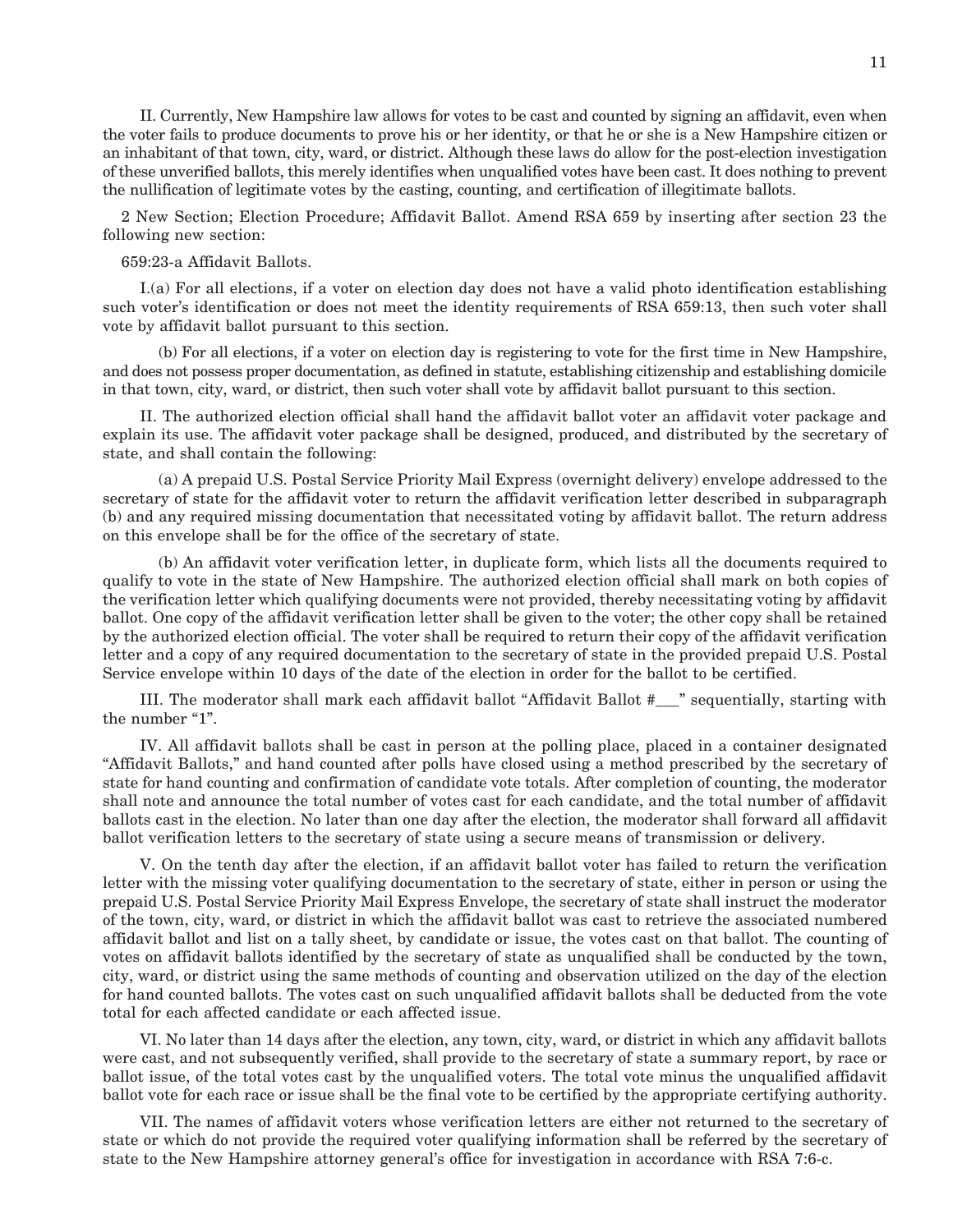VIII. Any written, electronic, or other information related to an affidavit voter who provides the required information verifying their right to vote shall not be subject to disclosure under RSA 91-A or any other law.

 IX. All written documentation relating to affidavit ballots shall be delivered to the secretary of state by local election officials in sealed packages using a secure means of transportation and stored pursuant to RSA 659:95 through 659:103.

3 New Section; General Provisions for Recounts; Affidavit Ballots. Amend RSA 660 by inserting after section 17 the following new section:

660:17-a Affidavit Ballots; Recounts. In any election or referendum, if the total number of affidavit ballots submitted for any local, district, county, or statewide race or issue would, if counted in favor of either candidate or position, alter the outcome of the election, the deadlines for filing recount requests imposed by RSA 660:1, 660:7, 660:10, 660:12, and 660:13 shall be extended until after the deadline for submitting affidavit verification materials in RSA 659:23-a. In such instance, the secretary of state shall publish new deadlines for filing recounts.

4 Election Procedure; Obtaining a Ballot. Amend RSA 659:13, I(c) to read as follows:

 (c)(1) If the voter does not have a valid photo identification, the ballot clerk shall *direct the voter to see the supervisor of the checklist.*

 *(2) The supervisor of the checklist shall review the voter's qualifications and determine if the voter's identity can be verified.*

 *(3) If the supervisor of the checklist cannot verify the voter's identity, the supervisor of the checklist shall* inform the voter that he or she may execute a challenged voter affidavit *and cast an affidavit ballot in accordance with RSA 659:23-a*. The voter shall receive an explanatory document prepared by the secretary of state explaining the proof of identity requirements. If the voter executes a challenged voter affidavit *and casts an affidavit ballot*, the ballot clerk shall mark the checklist in accordance with uniform procedures developed by the secretary of state.

 [(2)] *(4)* If the voter executes a challenged voter affidavit *and casts an affidavit ballot*, the moderator or the moderator's designee shall take a photograph of the voter and immediately print and attach the photograph to [, and thus make it a part of, the affidavit form. However, if a photograph was taken under RSA 654:12, then a notation shall be made on the challenged voter affidavit stating that the photograph is attached to the qualified voter affidavit or sworn statement on the general election day registration form] *the duplicate copy of the affidavit voter verification letter to be delivered to the secretary of state*. The photograph shall be 2 inches by 2 inches, or larger, and may be in color or in black and white. The moderator or his or her designee who took the photograph and the voter shall then sign the challenged voter affidavit. The moderator or designee shall delete the photograph from the camera in the presence of the voter. If the moderator or his or her designee is unable to take the voter's photograph due to equipment failure or other cause beyond the moderator's or his or her designee's reasonable control, the voter may execute a challenged voter affidavit *and cast an affidavit ballot* without a photograph.

 [(3)] *(5)* If the voter objects to the photograph requirement because of religious beliefs, he or she may execute an affidavit of religious exemption in accordance with RSA 659:13-b, which shall be attested to by an election officer and attached to the challenged voter affidavit.

 [(4)] *(6)* The person entering voter information into the centralized voter registration database shall cause the records to indicate when a voter has not presented a valid photo identification and has executed a challenged voter affidavit *and cast an affidavit ballot*.

5 Voting Procedure; Obtaining a Ballot. Amend RSA 659:13, II(b) to read as follows:

 (b) In addition to the forms of photo identification authorized in subparagraph (a), the identification requirements of paragraph I may be satisfied by verification of the person's identity by a moderator or supervisor of the checklist or the clerk of a town, ward, or city, provided that if any person authorized to challenge a voter under RSA 659:27 objects to such verification, identifies the reason for the objection in writing, and states the specific source of the information or personal knowledge upon which the challenge of the photo identification is based, the voter shall be required to execute a challenged voter affidavit as if no verification was made. *When an election official uses personal recognizance as a substitute for required documentation under this section, the moderator or clerk shall print in the margin of the checklist, next*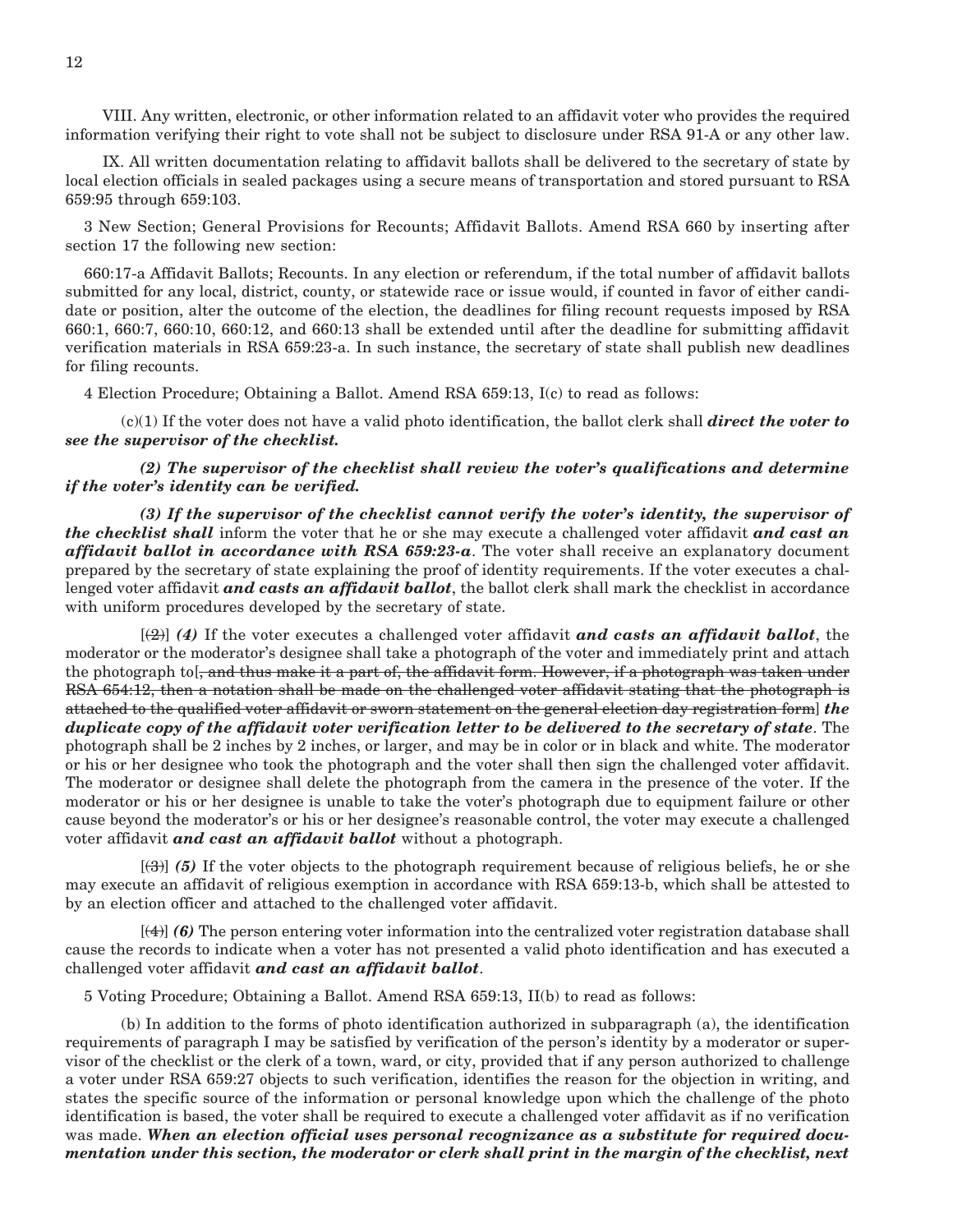*to the name of the voter so qualified, one of the following to identify the official who validated the voter: "P-x-AB" where "P" indicates personal recognizance; "x" shall be "M" for moderator or "C" for clerk; and AB are the first and last initials of the moderator or clerk. By initialing the checklist, the moderator or clerk personally affirms, under penalty of perjury, the identity of the voter they are qualifying to vote.*

6 New Subparagraphs; Voting Procedure; Obtaining a Ballot. Amend RSA 659:13, II by inserting after subparagraph (c) the following new subparagraphs:

 (d) The secretary of state shall provide training for supervisors of the checklist on how the nonpublic data in the statewide centralized voter registration database may be used to satisfy voter identification requirements.

 (e) The secretary of state shall develop and make available an informational pamphlet explaining the procedure established in RSA 260:21 for obtaining a picture identification card for voter identification purposes only.

7 Effective Date. This act shall take effect upon its passage.

Senate Finance March 23, 2022 2022-1194s 12/05

#### Amendment to SB 442-FN

Amend RSA 263:56-f, I as inserted by section 1 of the bill by replacing it with the following:

 I. Upon receiving a report from the commissioner of the department of transportation or designee, or another state having a reciprocal toll collection enforcement agreement, that the owner of a vehicle, as defined in RSA 236:31, has violated the terms of RSA 236:31, or a reciprocal toll collection enforcement agreement in accordance with RSA 237:16-c, the director shall notify the owner in writing by first class mail that the owner's motor vehicle registration [renewal] privileges for the vehicle driven in violation of RSA 236:31 [may be *are* suspended [on] *as* of the date which is 30 days from the date of notification unless the toll and any administrative fees assessed by the department of transportation are paid. Furthermore, the registered owner of the vehicle driven in violation of RSA 236:31 is prohibited from transferring a plate to said vehicle or obtaining a new plate for said vehicle *or any other vehicle* until such tolls and fees are paid. *The registered owner is further prohibited from transferring ownership of said vehicle driven in violation of RSA 236:31, or a reciprocal toll collection enforcement agreement in accordance with RSA 237:16-c, to a family member or an individual with the same address listed in department of motor vehicle records, until such tolls and fees are paid.* The director shall also notify the owner that he or she may request an administrative hearing before the suspension *or prohibitions* [takes] *take* effect. The hearing shall be limited in scope and shall not constitute an appeal of the fees or fines related to the unpaid tolls, which can only be determined by the department of transportation. A request for a hearing shall be in writing. A request for a hearing received by the division more than 30 days from the date the notice is issued shall be denied as untimely.

Health and Human Services March 16, 2022 2022-1125s 07/08

#### Amendment to SB 446-FN-A

Amend the title of the bill by replacing it with the following:

AN ACT directing the department of health and human services to develop a plan relative to fostering sustainable childcare opportunities for working families and businesses.

Amend the bill by replacing all after the enacting clause with the following:

1 Statement of Findings and Purpose.

 I. Industries rely on a stable and qualified workforce. Many industries in the granite state are struggling to recruit and retain their workforce in these unprecedented times. Child care businesses are no different.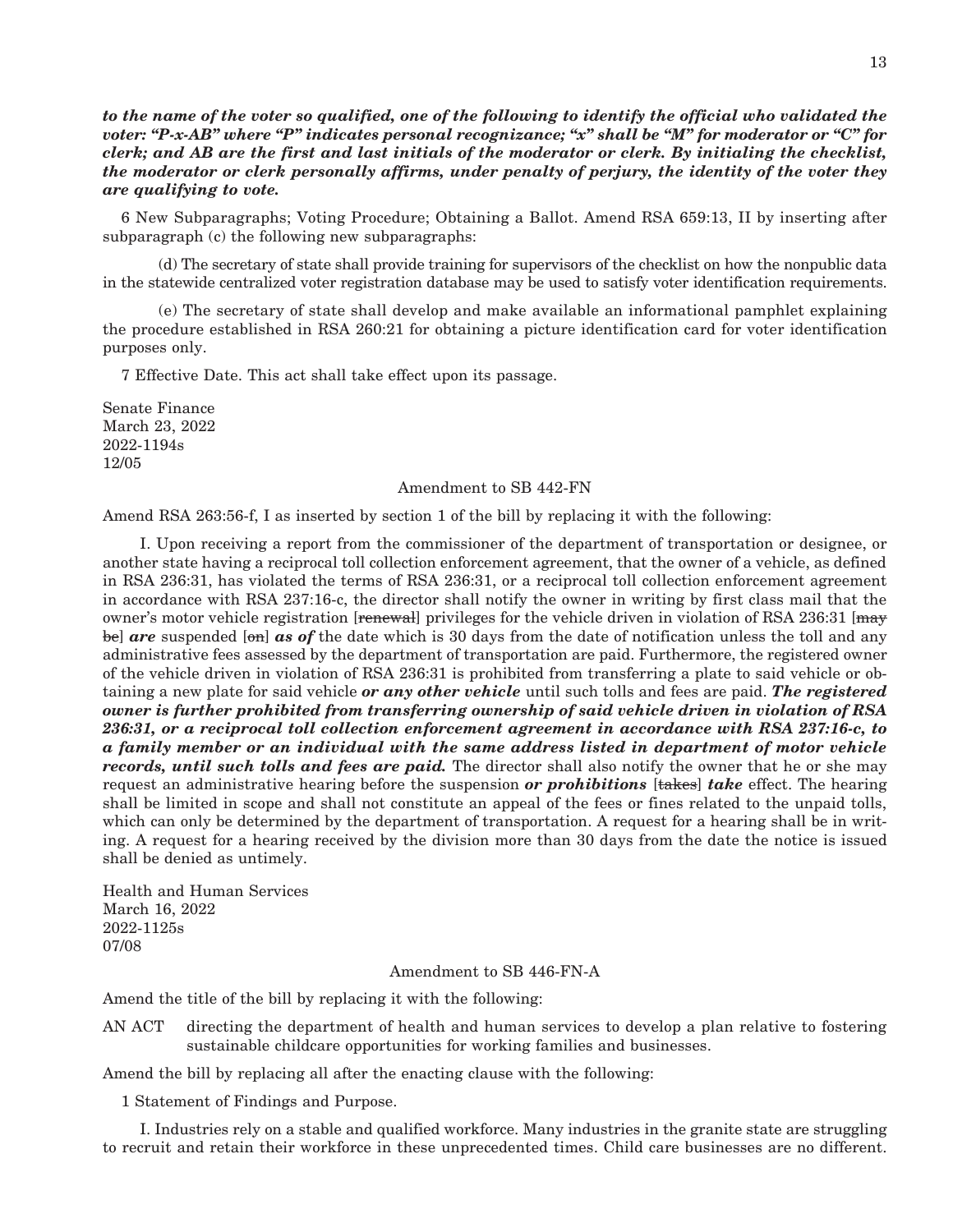What is different is that the child care industry employs the workforce behind the workforce, allowing employees from other industries to be and stay on the job. When child care businesses cannot recruit and retain employees, classrooms and programs close down, resulting in fewer child care spaces for the children of New Hampshire's labor force, resulting in employees having to resign or turn down job offers across all industries.

 II. The child care industry is also unique in its dual role of supporting the workforce of today while preparing the workforce of tomorrow.

 III. Another unique aspect of the child care workforce is that young children in their care often experience turnover as loss when their beloved teacher leaves. The legislature should do all it can to ensure that does not happen too often in the life of a child.

 IV. In May 2021, the director of the New Hampshire economic and labor market information bureau reported that "increasing the labor force participation rate of women ages 25-54 by just 1.3 percent (10,000) through increased access to child care would add over \$1 billion to New Hampshire's gross domestic product by 2031 and over \$1.5 billion in personal income."

 V. In May 2020, the bipartisan legislative advisory board of governor's office for emergency relief and recovery stated, "as we begin reopening our economy, the biggest impediment to getting people back to work is access to safe, reliable, and affordable childcare."

 VI. Addressing the current child care workforce shortage is key to New Hampshire's economic recovery from the COVID-19 pandemic and will provide critical infrastructure for parents to work or to pursue training or education while their child is in an affordable, safe, nurturing and educationally-enriching environment.

 VII. The purpose of this act is to advance solutions to stabilize New Hampshire's child care workforce, which benefits all industries, working families, and the children and youth in their care.

2 Child Care Workforce Initiative. The department of health and human services, in consultation with the advisory council on child care established in RSA 126-A:17, shall develop a plan to submit to the governor's office for economic relief and recovery by June 30, 2022 to help foster sustainable childcare opportunities for working families and businesses. Such a plan shall focus on strategies to rapidly increase recruitment and retention of staffing at child care facilities, including consideration of recruitment and retention bonus and benefit grants for certain New Hampshire child care employers, strategies to ensure a future workforce, costs for facilities, and strategies to increase access and affordability of child care for families statewide. The plan shall also be submitted to the governor, the speaker of the house of representatives, and the president of the senate.

3 Effective Date. This act shall take effect upon its passage.

2022-1125s

#### AMENDED ANALYSIS

This bill directs the department of health and human services, in consultation with the child care advisory council, to submit a plan to the governor, the speaker of the house, the senate president, and the governor's office for economic relief and recovery relative to fostering sustainable childcare opportunities within the state.

Health and Human Services March 23, 2022 2022-1202s 05/10

#### Amendment to SB 450

Amend the bill by replacing all after the enacting clause with the following:

1 New Hampshire Prescription Drug Affordability Board; Definition of Manufacturer. Amend RSA 126- BB:1, IV to read as follows:

 IV. "Manufacturer" means a manufacturer of prescription drugs that are distributed in the state. A manufacturer excludes a packager, repackager, labeler, and relabeler *unless the packager, repackager, labeler, or relabeler sets the price or controls the price of a prescription drug*.

2 New Hampshire Prescription Drug Affordability Board; Alternates. Amend RSA 126-BB:2, I to read as follows: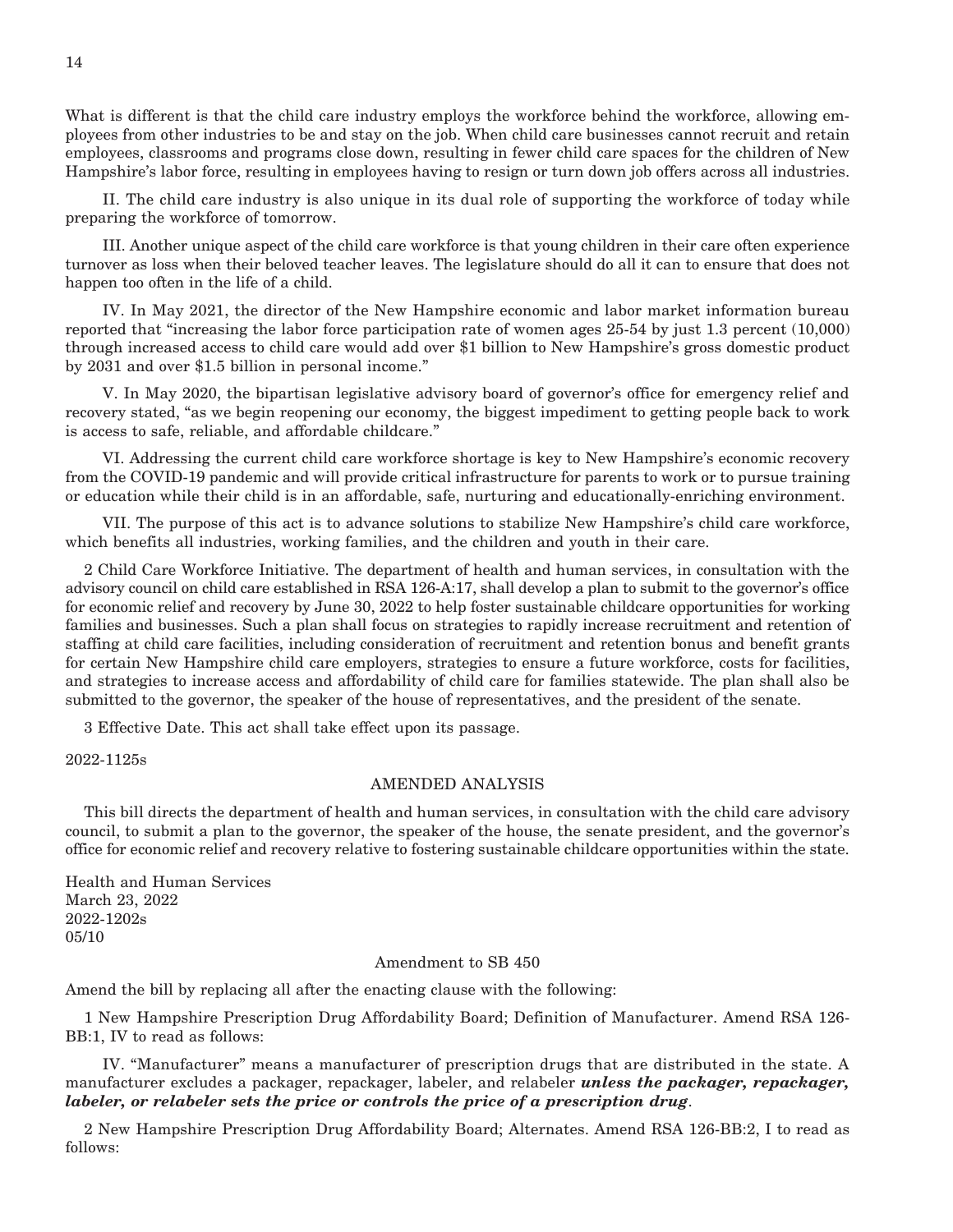I. The board shall consist of 5 members with expertise in health care economics or clinical medicine, who shall not be, or be directly related to, anyone affiliated with, employed by, or representing the interests of a public payor, pharmaceutical or pharmacy company, pharmacy benefits management company, or health insurance provider and who have completed a conflict of interest statement. *A member may be a legislator*  **but is not required to be a legislator.** They shall be appointed as follows:

 (a) Two members by the president of the senate. The president of the senate shall also appoint [one] *2*  alternate board [member] *members* who will participate in deliberations of the board in the event a member appointed by the president of the senate elects to be recused as provided in RSA 126-BB:3 *or is absent*.

 (b) Two members by the speaker of the house of representatives. The speaker of the house of representatives shall also appoint [one] *2* alternate board [member] *members* who will participate in deliberations of the board in the event a member appointed by the speaker of the house of representatives elects to be recused as provided in RSA 126-BB:3 *or is absent*.

 (c) One member by the governor. The governor shall also appoint [one] *2* alternate board [member] *members* who shall participate in deliberations of the board in the event the member appointed by the governor elects to be recused as provided in RSA 126-BB:3 *or is absent*.

3 New Hampshire Prescription Drug Affordability Board; Executive Director. Amend RSA 126-BB:2, VI to read as follows:

 VI. The board shall be administratively attached to the department of health and human services. The board may employ *staff, including but not limited to*, an executive director who shall be [a classified] *an unclassified* employee. *The executive director shall be appointed by and serve at the pleasure of the board*.

4 Salary; Executive Director of the New Hampshire Prescription Drug Affordability Board. The salary for the executive director of the New Hampshire prescription drug affordability board shall be determined after assessment and review of the appropriate temporary letter grade allocation in RSA 94:1-a, I(b) for the position which shall be conducted pursuant to RSA 94:1-d and RSA 14:14-c.

5 New Subparagraph; New Hampshire Prescription Drug Affordability Board; Conflicts of Interest. Amend RSA 126-BB:3, II by inserting after subparagraph (f) the following new subparagraph:

(g) Notwithstanding the prohibition in RSA 21-G:25, I, any person whose employer cannot and will not directly benefit from action taken or not taken by the board may be appointed to, and serve as a member of, the board.

6 Funding; Assessment of Fees. Amend RSA 126-BB:8, I(e) to read as follows:

 (e) Annual assessments of not less than \$500 assessed by the board against prescription drug manufacturers, wholesale drug distributors, and pharmacy benefits managers*, including those that process and pay claims on the basis of claims processed or paid for each plan sponsor*.

7 New Hampshire Prescription Drug Affordability Board; Assessments. Amend RSA 126-BB:8, II to read as follows:

 II. The aggregate level of annual assessments under subparagraphs (c) and (e) shall be an amount sufficient to meet the board's expenditures authorized*; provided that such amount shall not exceed 15 percent of the board's annual operating costs*. The board may waive assessments otherwise due under subparagraphs (c) and (e) when a waiver is determined to be in the interests of the board and the parties to be assessed.

 *II-a. Any entity assessed a fee or other assessment under this section may appeal such action in accordance with RSA 541.*

8 New Hampshire Prescription Drug Affordability Board; Rulemaking; Appeal. Amend RSA 126-BB:6, IV to read as follows:

#### IV. *The appeals process for assessments issued by the board under RSA 126-BB:8.*

 *V.* Any other matter required to implement this chapter.

9 New Paragraph; New Hampshire Prescription Drug Affordability Board; Dedicated Fund. Amend RSA 126-BB:8 by inserting after paragraph II the following new paragraph: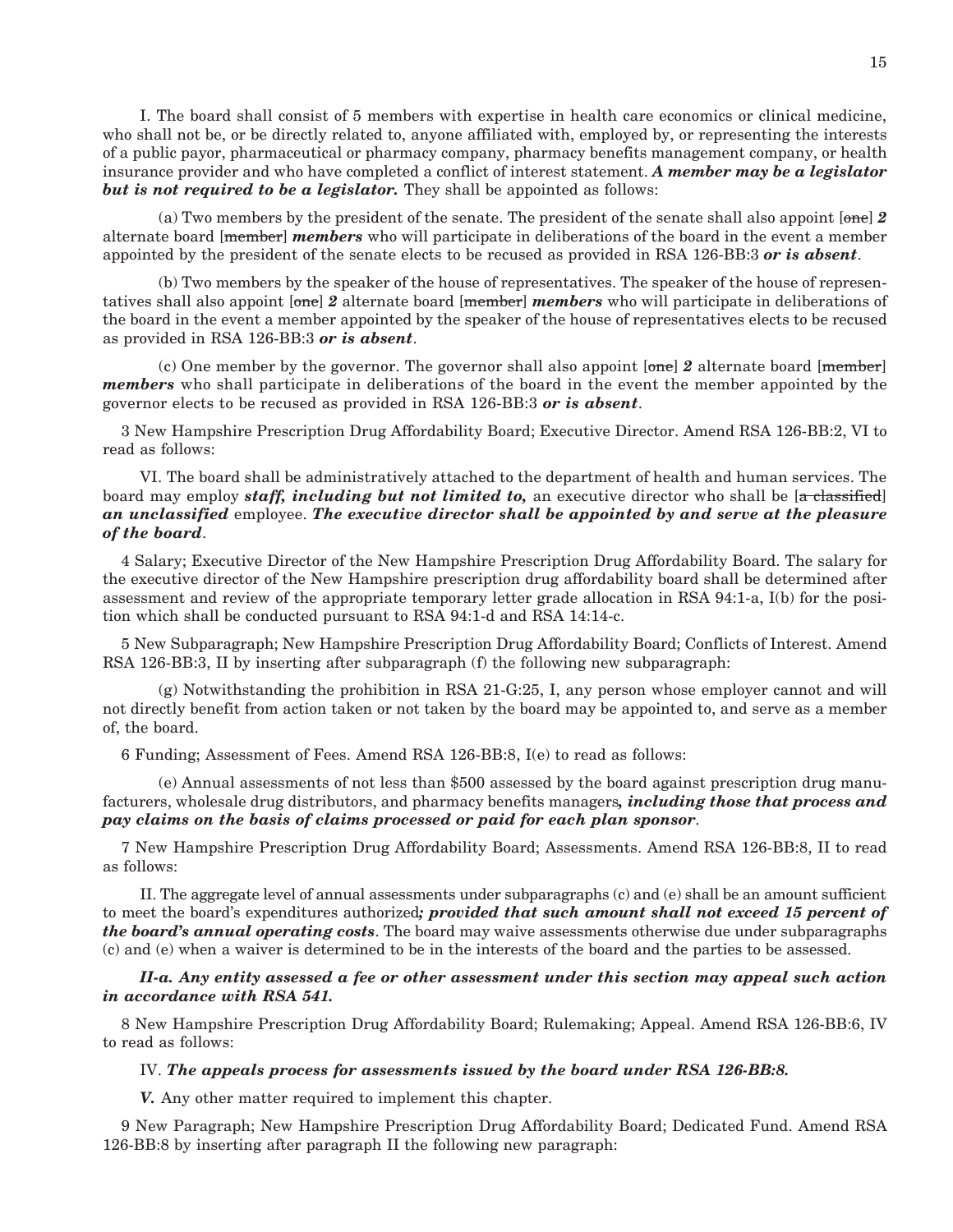III. There is established a nonlapsing fund to be known as the New Hampshire prescription drug affordability board administration fund, which shall be kept distinct and separate from all other funds. The fund shall be continually appropriated to and administered by the board. All fees and assessments collected under this section shall be deposited in the fund. The board shall use the fund, consistent with the provisions of this chapter, to receive funds and to reimburse costs incurred by the board. The fund may be used to pay administrative, technical, legal support, or other costs incurred by the board under this chapter. The state treasurer may invest moneys in the fund as provided by law, and all interest received on such investment shall be credited to the fund.

10 New Section; Criminal Penalty. Amend RSA 126-BB by inserting after section 9 the following new section:

126-BB:9-a Criminal Penalty. Any person who knowingly uses confidential information obtained pursuant to this chapter or knowingly discloses confidential information obtained pursuant to this chapter to any person not authorized to review such information shall be guilty of a misdemeanor.

11 New Subparagraph; Dedicated Fund. Amend RSA 6:12, I(b) by inserting after subparagraph (382) the following new subparagraph:

 (383) Moneys deposited in the New Hampshire prescription drug affordability board administration fund, established in RSA 126-BB:8, III.

12 Repeal. RSA 126-BB:8, I(c)(4), relative to annual assessment of pharmacy benefits managers, is repealed.

13 Effective Date. This act shall take effect July 1, 2022.

2022-1202s

#### AMENDED ANALYSIS

This bill clarifies the definition of manufacturer for purposes of the prescription drug affordability board; expands the ability of alternates to sit on the prescription drug affordability board; changes the executive director position from a classified to unclassified position; clarifies the board's authority to assess fees; establishes a dedicated fund to support the board; and establishes a criminal penalty for violation of confidentiality requirements.

Senate Transportation March 23, 2022 2022-1197s 12/04

#### Amendment to HB 1040

Amend RSA 21-J:49, II as inserted by section 1 of the bill by replacing it with the following:

II. The members of the commission shall be as follows:

 (a) Four members of the house of representatives, appointed by the speaker of the house of representatives: 2 of whom shall be members of the house public works and highways committee; one of whom shall be a member of the house science, technology and energy committee; and one of whom shall be a member of the house ways and means committee.

(b) One member of the senate, appointed by the president of the senate.

(c) The commissioner of the department of revenue administration, or designee.

(d) The commissioner of the department of safety, or designee.

(e) The commissioner of the department of environmental services, or designee.

(f) The commissioner of the department of transportation, or designee.

(g) One member from the New Hampshire Automobile Dealers Association, appointed by that association.

 (h) One member representing an energy and transportation related non-profit organization, appointed by the governor.

Amend RSA 21-J:49, IV(a) as inserted by section 1 of the bill by replacing it with the following: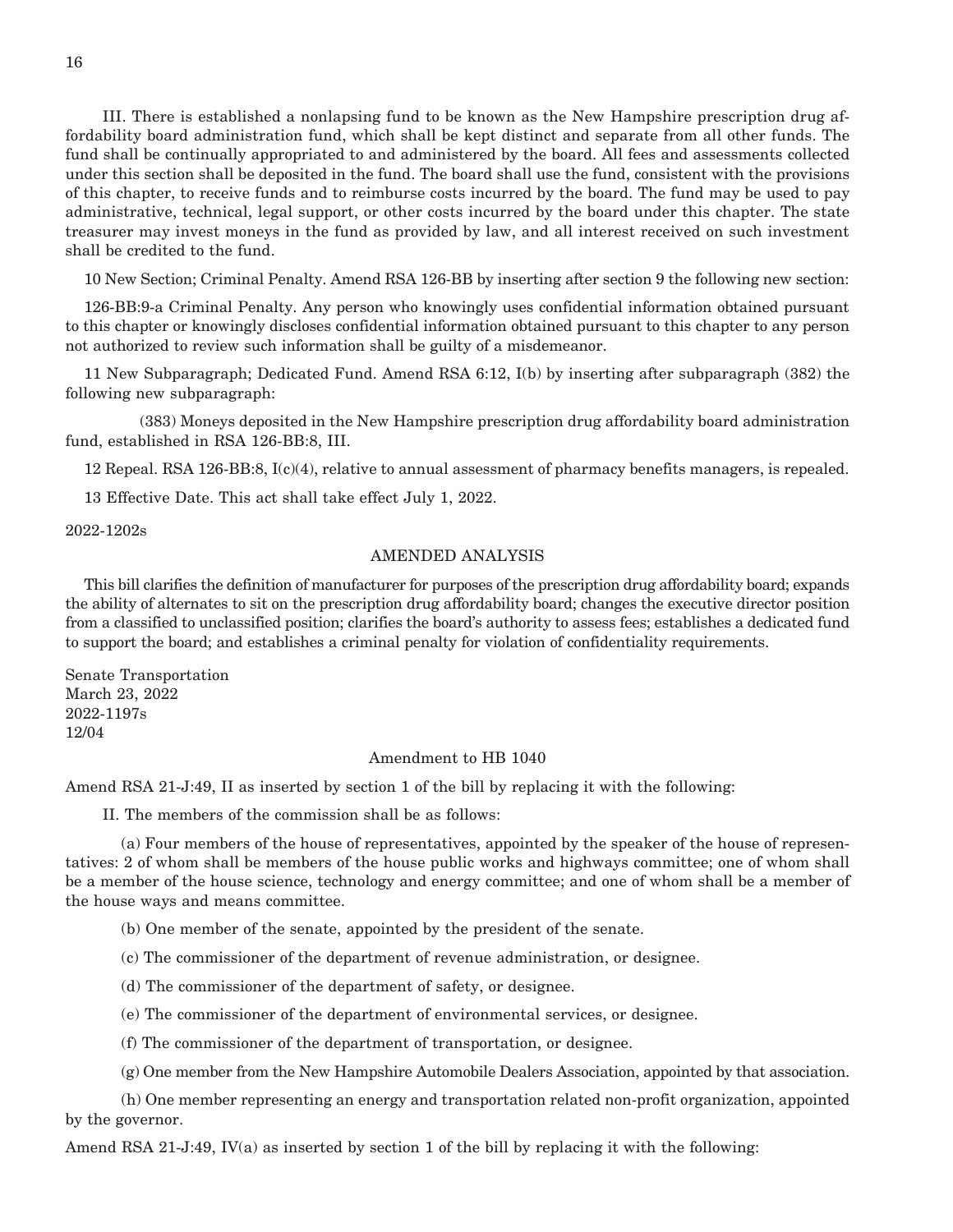(a) Study alternatives to the road toll for electric-powered, hybrid, and fuel-efficient vehicles, and may study other emerging vehicle fuels and technologies, for funding improvements to the state's highways and bridges, ensuring that all motor vehicles contribute proportionally to their impact on New Hampshire's highway infrastructure, including vehicles registered out of state that may no longer be subject to the road toll.

Senate Transportation March 23, 2022 2022-1207s 08/04

#### Amendment to HB 1160

Amend the bill by replacing section 1 with the following:

1 Rules of the Road; Obedience to Signal Indicating Approach of Train. Amend RSA 265:48 to read as follows:

265:48 Obedience to Signal Indicating Approach of Train *or Other Maintenance of Way On-Track Equipment*.

 I. Whenever any person driving a vehicle approaches a railroad grade crossing under any of the circumstances stated in this section, the driver of such vehicle shall stop within 50 feet but not less than 15 feet from the nearest rail of such railroad, and shall not proceed until he *or she* can do so safely. The foregoing requirements shall apply when:

 (a) A clearly visible electric or mechanical signal device gives warning of the immediate approach of a railroad train *or other maintenance of way on-track equipment*;

 (b) A crossing gate is lowered or a flagman gives or continues to give a signal of the approach or passage of a railroad train *or other maintenance of way on-track equipment*;

 (c) A railroad train *or other maintenance of way on-track equipment* approaching within approximately 1500 feet of the way crossing emits a signal audible from such distance and such railroad train *or other maintenance of way on-track equipment*, by reason of its speed or nearness to such crossing, is an immediate hazard;

 (d) An approaching railroad train *or other maintenance of way on-track equipment* is plainly visible and is in hazardous proximity to such crossing.

 II. [ No person shall] *He or she shall not* drive any vehicle through, around*,* or under any crossing or barrier at a railroad crossing while such gate or barrier is closed or is being opened or closed.

Senate Executive Departments and Administration March 23, 2022 2022-1214s 10/08

#### Amendment to HB 1318-FN-LOCAL

Amend the bill by replacing section 1 with the following:

1 New Paragraph; Retirement System; Employers; Penalty for Noncompliance. Amend RSA 100-A:16 by inserting after paragraph VII the following new paragraph:

 VIII. Any employer who fails to provide, within 30 days of a written request, any information required for the proper administration of the retirement system, including, but not limited to, termination forms; other information necessary to process a member's retirement application; information relating to service credit purchases; and information necessary to perform employer audits and process record corrections arising therefrom, shall be subject to a noncompliance penalty of \$200 per day. Before a penalty is assessed, the board shall notify the employer in writing of the noncompliance, identifying the reasons for the finding of noncompliance, and shall request the employer to explain to the board in writing within 30 days of the notification how the noncompliance occurred. Upon expiration of the 30-day period, the board may impose all or a portion of the penalty provided for in this paragraph, unless there is a showing that the employer did not willfully, intentionally, through gross negligence, or through a pattern of negligence, fail to provide the information as requested.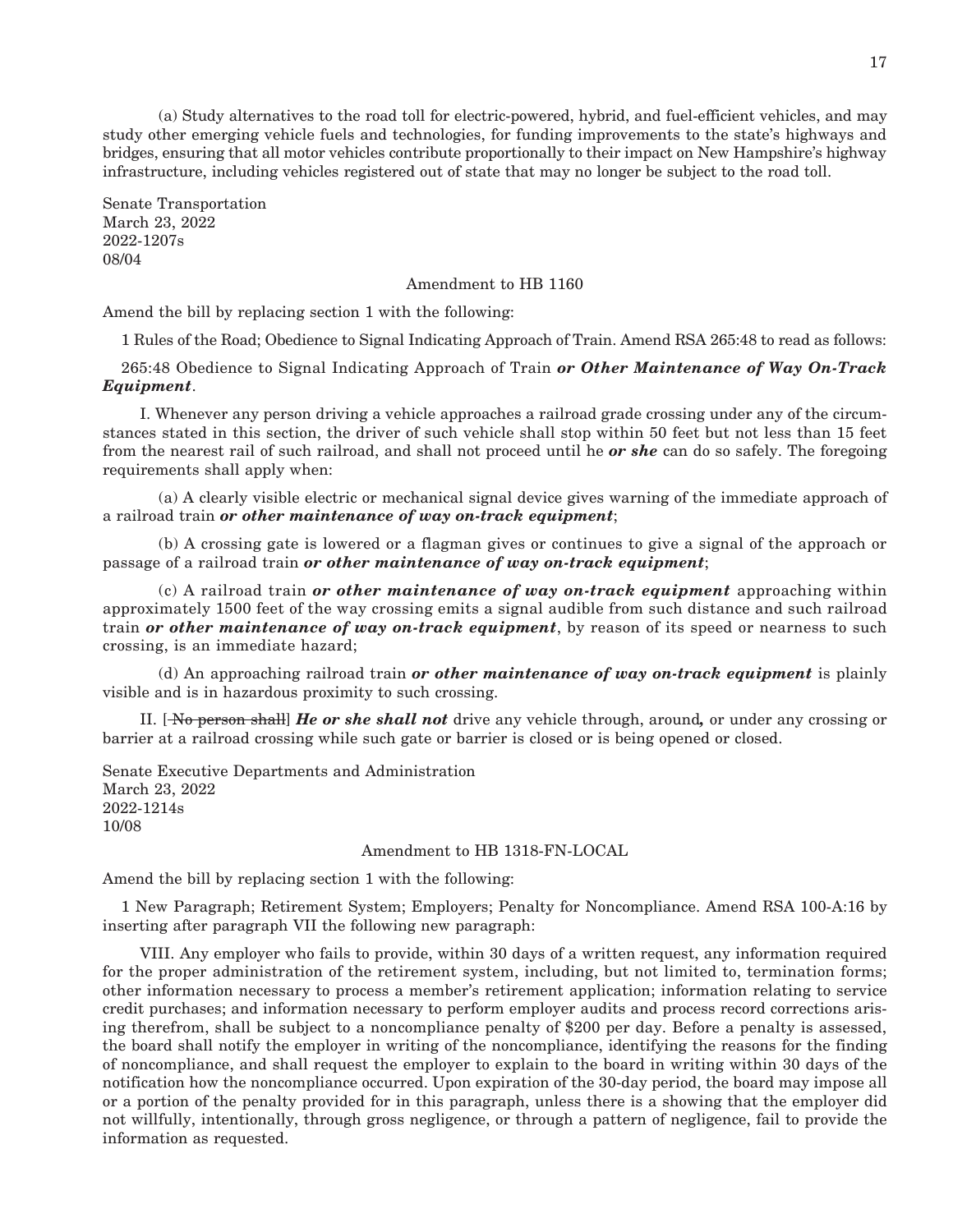2022-1214s

#### AMENDED ANALYSIS

This bill establishes a penalty for noncompliance with certain requirements for administration of the retirement system applicable to retirement system employers.

Senate Transportation March 23, 2022 2022-1195s 04/10

#### Amendment to HB 1554-FN

Amend the title of the bill by replacing it with the following:

AN ACT relative to online payment of fees relating to the operation of off highway recreational vehicles and snowmobiles, and relative to grants administered by the bureau of trails for OHRV trail development and maintenance.

Amend the bill by replacing all after the enacting clause with the following:

1 New Section; Off Highway Recreational Vehicles; Online Payment. Amend RSA 215-A by inserting after section 44 the following new section:

215-A:45 Online Payment of Fees. The executive director shall, no later than September 1, 2025, establish any procedures that may be necessary to enable the online payment of registration fees required or imposed under this chapter.

2 New Section; Snowmobiles; Online Payment. Amend RSA 215-C by inserting after section 58 the following new section:

215-C:59 Online Payment of Fees. The executive director shall, no later than September 1, 2025, establish any procedures that may be necessary to enable the online payment of registration fees required or imposed under this chapter.

3 Department of Natural and Cultural Resources; Division of Parks and Recreation; Bureau of Trails; Grant-in-Aid. For the biennium ending June 30, 2023, and notwithstanding any provision of law or administrative rule to the contrary, the limitations on percentages of grant-in-aid administered by the department of natural and cultural resources, division of parks and recreation, bureau of trails, for the development and maintenance of OHRV trails on private, municipal, state, or federal lands shall be as follows:

I. For the grant period of June 1, 2021 to May 31, 2022:

- (a) Ninety percent of the cost of renting equipment required to complete a project.
- (b) Ninety percent of the cost of purchasing trail grooming equipment.
- (c) Ninety percent of the cost of reconditioning trail grooming equipment.
- (d) Ninety percent of the cost of operations for summer trail grading.

II. For the grant period of June 1, 2022 to June 30, 2023:

- (a) Eighty percent of the cost of renting equipment required to complete a project.
- (b) Sixty percent of the cost of purchasing trail grooming equipment.
- (c) Eighty percent of the cost of reconditioning trail grooming equipment.
- (d) Eighty percent of the cost of operations for summer trail grading.

4 Effective Date. This act shall take effect 60 days after its passage.

#### 2022-1195s

#### AMENDED ANALYSIS

This bill requires the executive director of fish and game to establish procedures for enabling online payment of registration fees. The bill also specifies percentages for the bureau of trails grant-in-aid program for the biennium ending June 30, 2023.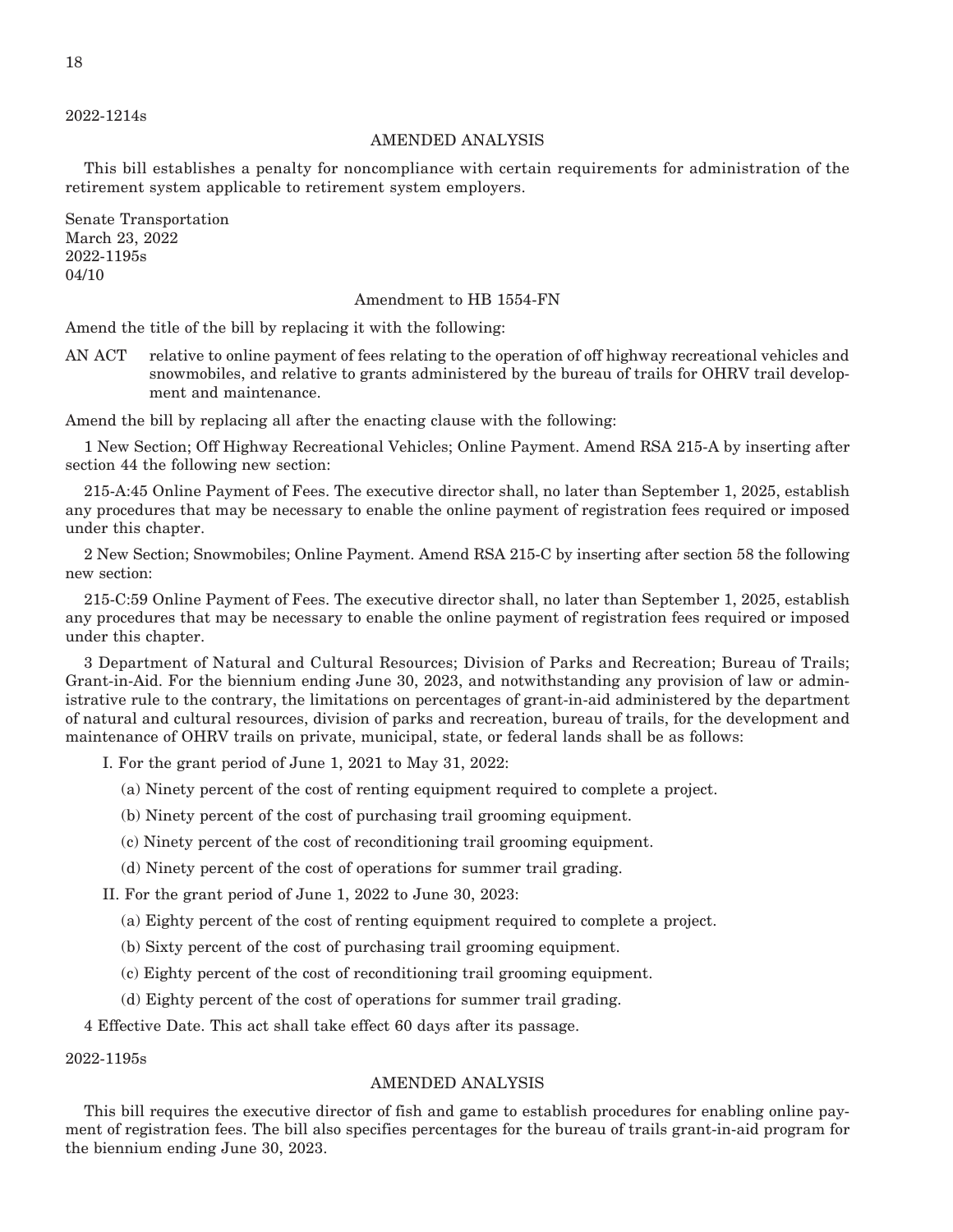Senate Executive Departments and Administration March 23, 2022 2022-1196s 05/10

Amendment to HB 1681-FN

Amend the bill by replacing section 11 with the following:

11 Effective Date. This act shall take effect upon its passage.

## **HEARINGS**

#### **All Standing Committee hearings will be live streamed on the NH Senate's YouTube channel:**

**<https://www.youtube.com/NewHampshireSenateLivestream>**

**Links are also available on the Senate Meeting Schedule.**



## *MONDAY, MARCH 28, 2022*

#### **ELECTION LAW AND MUNICIPAL AFFAIRS,** Room 100, SH

Sen. Gray (C), Sen. Birdsell (VC), Sen. Ward, Sen. Soucy, Sen. Perkins Kwoka

| $1:00$ p.m. | HB 1010-FN, requiring municipal voter history to be made accessible in the state-<br>wide centralized voter registration database. |
|-------------|------------------------------------------------------------------------------------------------------------------------------------|
| $1:15$ p.m. | <b>HB</b> 1009, requiring the date a person registers to vote to be included with other<br>voter information.                      |
| $1:30$ p.m. | <b>HB</b> 1069, relative to the election of village district commissioners.                                                        |
| $1:45$ p.m. | <b>HB 1046,</b> relative to the election of the Sullivan county commissioners.                                                     |
| $2:00$ p.m. | HB 1081, relative to the dissolution of a village district.                                                                        |
| $2:15$ p.m. | HB 1567-FN, relative to consequences resulting from election official misconduct.                                                  |
|             | <b>EXECUTIVE SESSION MAY FOLLOW</b>                                                                                                |

### *TUESDAY, MARCH 29, 2022*

#### **COMMERCE,** Room 100, SH

Sen. French (C), Sen. Gannon (VC), Sen. Bradley, Sen. Soucy, Sen. Cavanaugh 9:00 a.m. **HB 1039,** relative to the definition of "beverage manufacturer retail outlet" and certain liquor licenses and fees. 9:10 a.m. **HB 1558,** relative to insurance holding companies. 9:20 a.m. **HB 1559,** relative to laws administered by the insurance department. 9:30 a.m. **HB 1583-FN,** relative to days of operation of state liquor stores. 9:40 a.m. **HB 1613-FN,** relative to certain liquor manufacturers. **EXECUTIVE SESSION MAY FOLLOW**

#### **EDUCATION,** Room 101, LOB

Sen. Ward (C), Sen. Hennessey (VC), Sen. Ricciardi, Sen. Kahn, Sen. Prentiss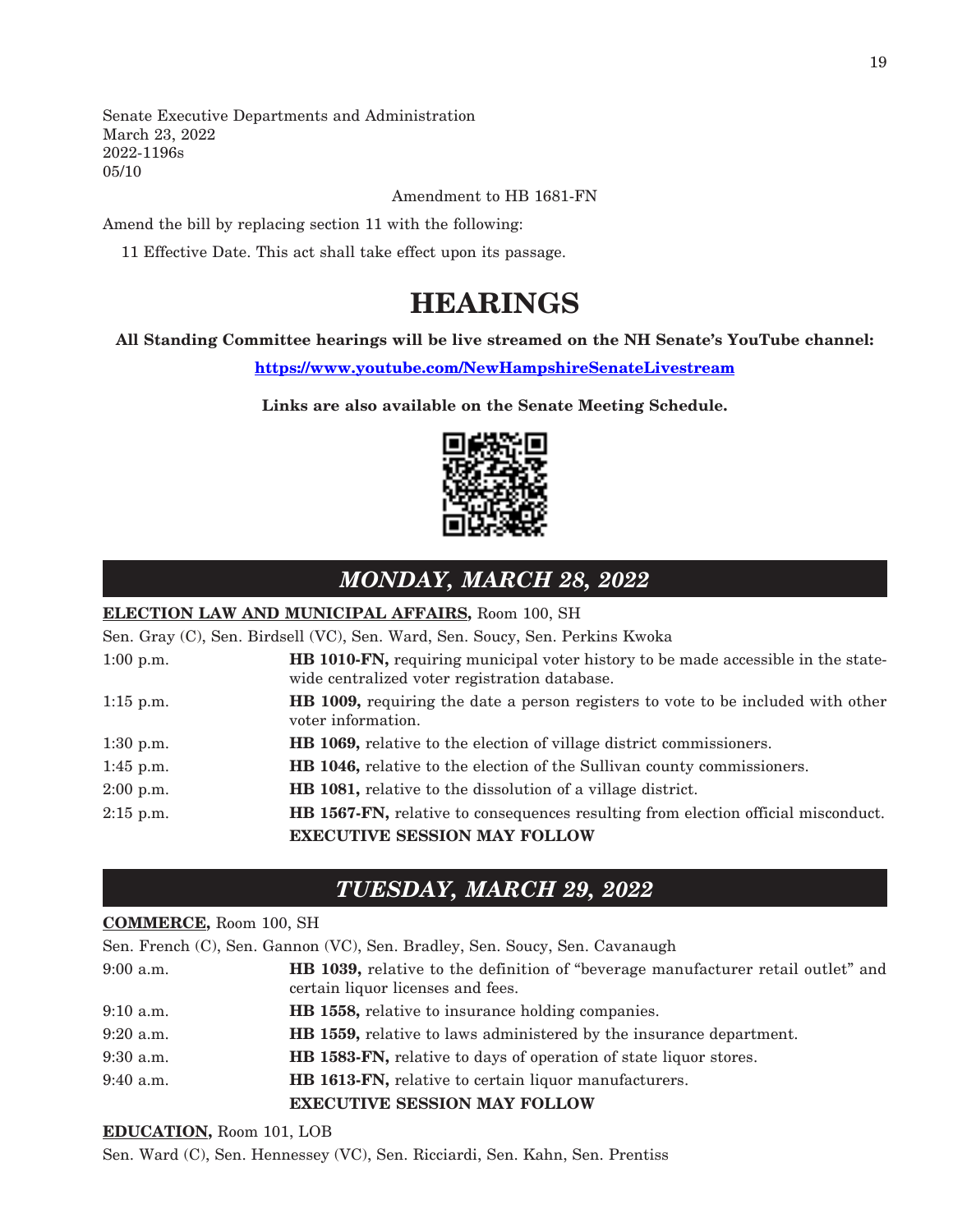| $9:00$ a.m.  | <b>HB</b> 1298-FN, relative to eligibility for the education tax credit.                                         |
|--------------|------------------------------------------------------------------------------------------------------------------|
| $9:15$ a.m.  | <b>HB 1193,</b> relative to chartered public school fees and enrollment policies.                                |
| $9:30$ a.m.  | <b>HB</b> 1132, relative to applications for a charter conversion school.                                        |
| $9:45$ a.m.  | <b>HB 1513-FN,</b> relative to the definition of a child with a disability for purposes of<br>special education. |
| $10:00$ a.m. | <b>HB 1434-FN,</b> relative to the availability of school curriculum materials.                                  |
|              | <b>EXECUTIVE SESSION MAY FOLLOW</b>                                                                              |

#### **ENERGY AND NATURAL RESOURCES,** Room 103, SH

Sen. Avard (C), Sen. Giuda (VC), Sen. Gray, Sen. Watters, Sen. Perkins Kwoka

9:00 a.m. **HB 624-FN,** relative to site evaluation committee monitoring and enforcement responsibilities.

|              | (THE PREVIOUS HEARING FOR HB 624-FN WAS RECESSED ON MARCH 22ND)                                                                                                                                                                                                                                    |  |
|--------------|----------------------------------------------------------------------------------------------------------------------------------------------------------------------------------------------------------------------------------------------------------------------------------------------------|--|
| $9:15$ a.m.  | Hearing on proposed Amendment #1221s, relative to the site evaluation committee<br>monitoring and enforcement responsibilities, and relative to net metering by hydro-<br>electric generators, to HB 624-FN, relative to site evaluation committee monitoring<br>and enforcement responsibilities. |  |
| $9:30$ a.m.  | HB 1328-FN, authorizing a utility to petition to be relieved of their carrier of last<br>resort obligations.                                                                                                                                                                                       |  |
| $9:45$ a.m.  | HB 1459-FN, relative to recycling solar panels.                                                                                                                                                                                                                                                    |  |
| $10:00$ a.m. | HB 1491-FN-L, relative to natural gas transmission pipeline safety.                                                                                                                                                                                                                                |  |
| $10:15$ a.m. | <b>HB 1546-FN,</b> defining PFAS and enabling the commissioner of the department of en-<br>vironmental services to adopt rules relative to airborne PFAS in certain circumstances.                                                                                                                 |  |
|              |                                                                                                                                                                                                                                                                                                    |  |

#### **EXECUTIVE SESSION MAY FOLLOW**

#### **FINANCE,** Room 103, SH

Sen. Daniels (C), Sen. Reagan (VC), Sen. Giuda, Sen. Hennessey, Sen. Morse, Sen. D'Allesandro, Sen. Rosenwald 2:00 p.m. **EXECUTIVE SESSION ON PENDING LEGISLATION**

#### **JUDICIARY,** Room 100, SH

Sen. Carson (C), Sen. Gannon (VC), Sen. French, Sen. Whitley, Sen. Kahn

| $1:00$ p.m. | <b>HB 1067-FN,</b> relative to limitations on prosecution for first degree assault.                                   |  |
|-------------|-----------------------------------------------------------------------------------------------------------------------|--|
| $1:15$ p.m. | <b>HB 1335-FN, relative to the parole board and the procedure for medical parole of</b><br>prisoners.                 |  |
| $1:30$ p.m. | HB 1476-FN, relative to persons arrested while out on bail.                                                           |  |
| $1:45$ p.m. | <b>HB 1360-FN,</b> relative to penalties for controlled drug violations.                                              |  |
| $2:00$ p.m. | <b>HB 1597-FN, permitting arraignments for felonies and preliminary examinations</b><br>to be heard in circuit court. |  |
|             | <b>EXECUTIVE SESSION MAY FOLLOW</b>                                                                                   |  |

#### **TRANSPORTATION,** Room 101, LOB

Sen. Birdsell (C), Sen. Watters (VC), Sen. Ricciardi, Sen. Ward, Sen. Sherman

- 1:00 p.m. Presentation on the 10-Year Transportation Plan
- 2:15 p.m. **HB 1038,** naming a bridge in Londonderry in honor of Robert J. Prowse.
- 2:30 p.m. **HB 1316,** directing the director of the state police to develop requirements for eFoil and electric hydrofoil surfboard watercraft.
- 2:45 p.m. **HB 1562,** clarifying the prohibition on using an electronic or telecommunications device while driving.
- 3:00 p.m. **HB 1109,** relative to approval for off highway recreational vehicles use on class IV, class V, and class VI roads.

#### **EXECUTIVE SESSION MAY FOLLOW**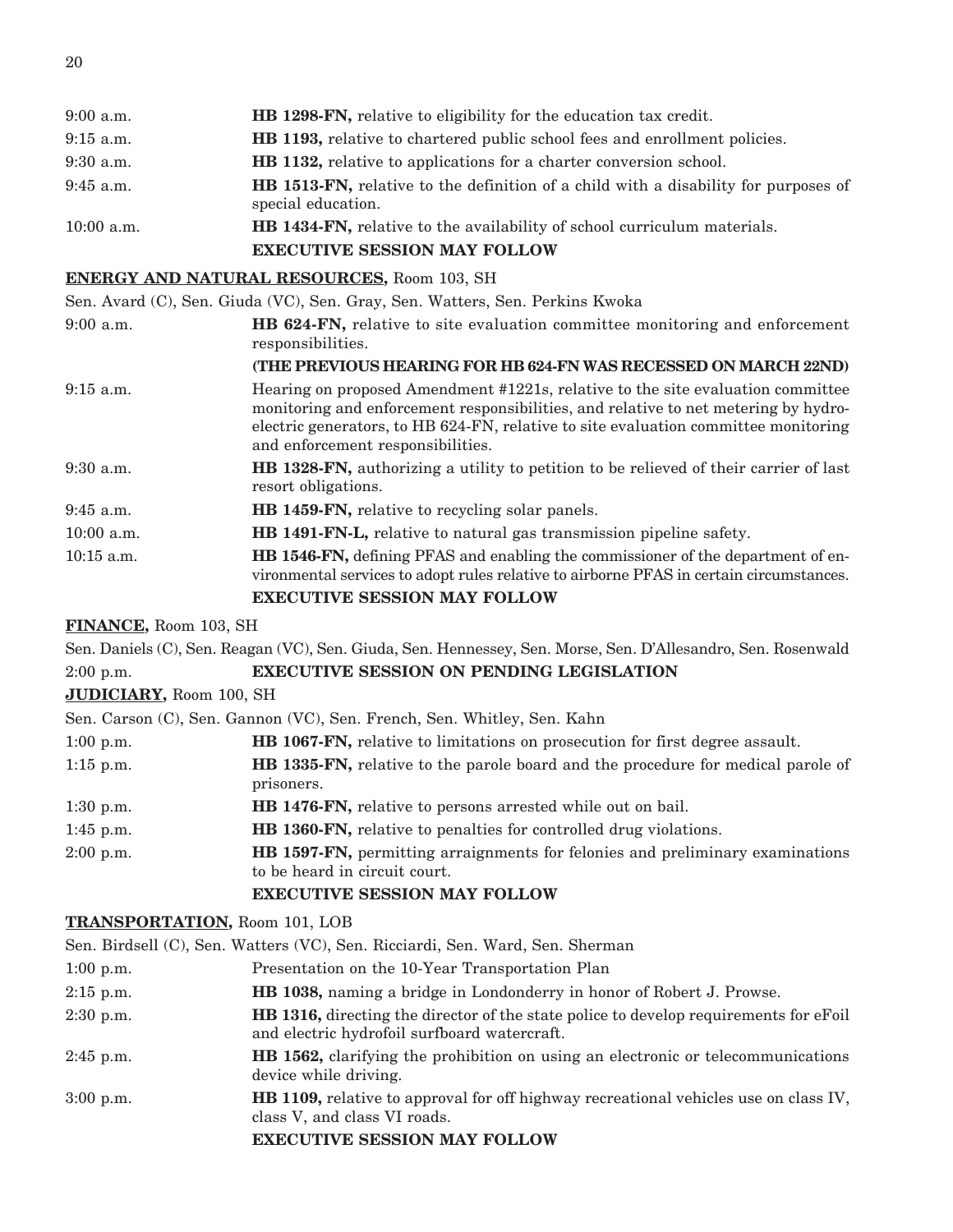## *WEDNESDAY, MARCH 30, 2022*

#### **EXECUTIVE DEPARTMENTS AND ADMINISTRATION,** Room 103, SH

Sen. Carson (C), Sen. Reagan (VC), Sen. Ricciardi, Sen. Cavanaugh, Sen. Prentiss

| $9:00$ a.m.  | HB 1171-FN, exempting certain niche beauty services from licensure requirements.                                                                                |
|--------------|-----------------------------------------------------------------------------------------------------------------------------------------------------------------|
| $9:15$ a.m.  | HB 1256-FN, relative to positions within the department of military affairs and<br>veterans services.                                                           |
| $9:25$ a.m.  | <b>HB 1560, relative to nonresident licensure by the board of barbering, cosmetology,</b><br>and esthetics.                                                     |
| $9:40$ a.m.  | <b>HB 1192,</b> relative to the board of acupuncture licensing and relative to the quali-<br>fications for licensure as an acupuncturist.                       |
| $9:50$ a.m.  | <b>HB 1102,</b> relative to certain committees and commissions of the department of<br>state.                                                                   |
| $10:00$ a.m. | <b>HB</b> 1269, relative to certain legislative study committees.                                                                                               |
| $10:10$ a.m. | <b>HB</b> 1182, relative to the board of court reporters.                                                                                                       |
| $10:20$ a.m. | <b>HB</b> 1330, repealing the board of medical technicians in the office of professional<br>licensure and certification.<br><b>EXECUTIVE SESSION MAY FOLLOW</b> |
|              |                                                                                                                                                                 |

#### **HEALTH AND HUMAN SERVICES,** Room 101, LOB

|             |              | Sen. Bradley (C), Sen. Gray (VC), Sen. Avard, Sen. Sherman, Sen. Whitley                |
|-------------|--------------|-----------------------------------------------------------------------------------------|
| $9:00$ a.m. |              | <b>HB 103-FN,</b> establishing a dental benefit under the state Medicaid program.       |
| $9:15$ a.m. |              | <b>HB 583-FN,</b> relative to organ donation designation on drivers' licenses.          |
| $9:30$ a.m. |              | <b>HB</b> 1018, relative to the board of medical imaging and radiation therapy.         |
| $9:45$ a.m. |              | <b>HB 1044, relative to direct payment and membership-based health care facilities.</b> |
|             | $10:00$ a.m. | <b>HB</b> 1131, relative to facial covering policies for schools.                       |
|             |              | <b>EXECUTIVE SESSION MAY FOLLOW</b>                                                     |

#### **WAYS AND MEANS,** Room 100, SH

|              | <b>EXECUTIVE SESSION MAY FOLLOW</b>                                                    |
|--------------|----------------------------------------------------------------------------------------|
| $10:15$ a.m. | <b>HB 1221-FN, relative to the rate of the business profits tax.</b>                   |
|              | remotely for an out of state employer.                                                 |
| $10:00$ a.m. | <b>HB 1097, relative to taxation of income of New Hampshire residents when working</b> |
|              | Sen. Giuda (C), Sen. D'Allesandro (VC), Sen. Daniels, Sen. Hennessey, Sen. Rosenwald   |

## **MEETINGS**

## *FRIDAY, MARCH 25, 2022*

#### **NEW HAMPSHIRE TRANSPORTATION COUNCIL** (RSA 238-A:2)

9:00 a.m. IPOC Regular Meeting 110 Smokey Bear Blvd. Room 213 Concord, NH Join Zoom Meeting [https://us06web.zoom.us/j/86360415500?pwd=ZVR6cDFVUFNBb2JETHpIWkhtZC](https://us06web.zoom.us/j/86360415500?pwd=ZVR6cDFVUFNBb2JETHpIWkhtZC8vZz09) [8vZz09](https://us06web.zoom.us/j/86360415500?pwd=ZVR6cDFVUFNBb2JETHpIWkhtZC8vZz09) Meeting ID: 863 6041 5500 Passcode: 550137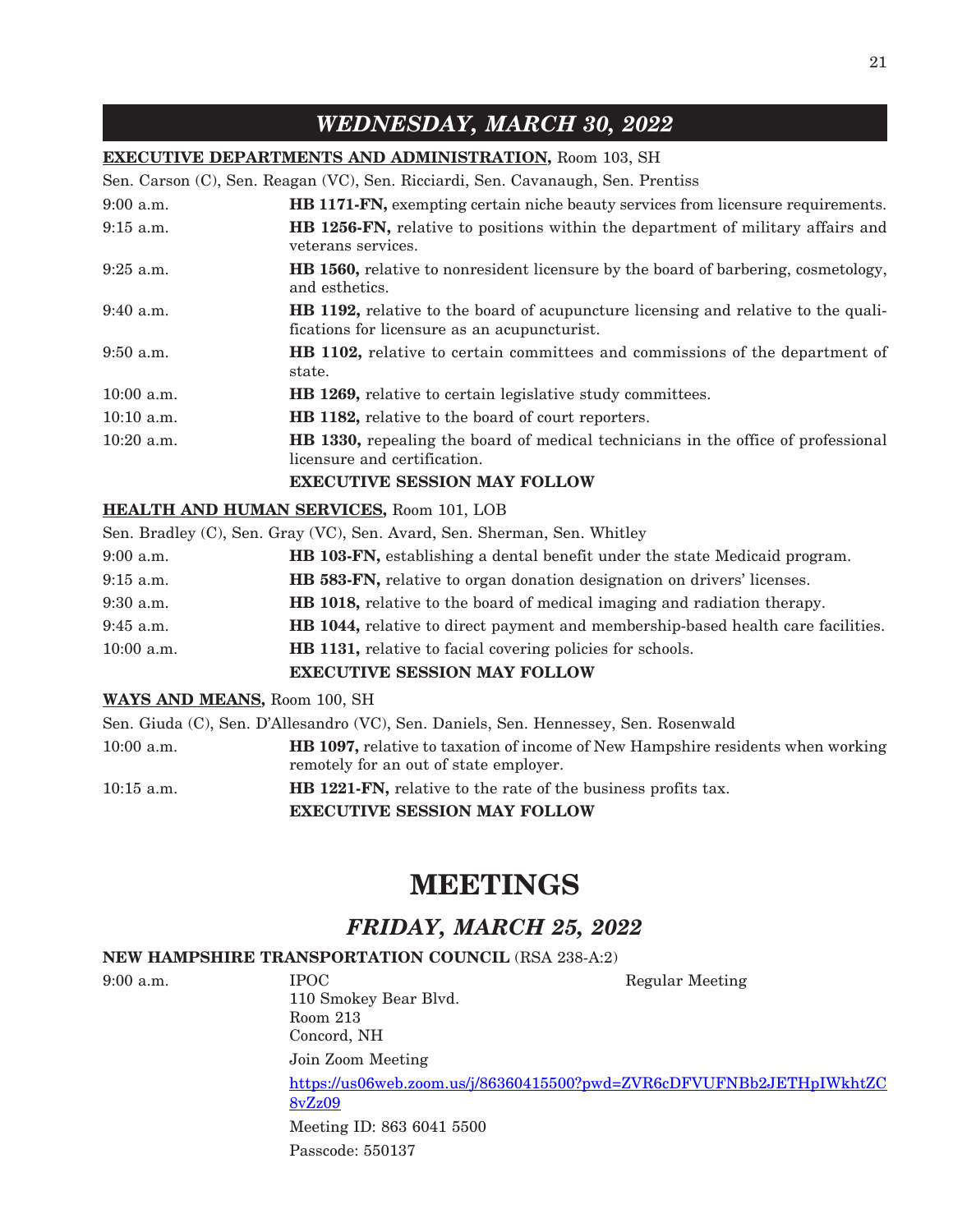|              | One tap mobile<br>+13126266799,,86360415500#,,,,*550137# US (Chicago)                                     |                        |
|--------------|-----------------------------------------------------------------------------------------------------------|------------------------|
|              | +16465588656,,86360415500#,,,,*550137# US (New York)                                                      |                        |
|              | Dial by your location                                                                                     |                        |
|              | +1 312 626 6799 US (Chicago)                                                                              |                        |
|              | +1 646 558 8656 US (New York)                                                                             |                        |
|              | +1 301 715 8592 US (Washington DC)                                                                        |                        |
|              | +1 346 248 7799 US (Houston)<br>+1 720 707 2699 US (Denver)                                               |                        |
|              | +1 253 215 8782 US (Tacoma)                                                                               |                        |
|              | Meeting ID: 863 6041 5500                                                                                 |                        |
|              | Passcode: 550137                                                                                          |                        |
|              | Find your local number: https://us06web.zoom.us/u/kcTA0RNH18                                              |                        |
|              | <b>MOUNT WASHINGTON COMMISSION (RSA 227-B:3)</b>                                                          |                        |
| 9:30 a.m.    | AMC Highland Center at Crawford Notch<br>White Mountain National Forest US-302<br>Bretton Woods, NH 03575 | <b>Regular Meeting</b> |
|              | SOLID WASTE WORKING GROUP (RSA 149:M:61)                                                                  |                        |
| $9:30$ a.m.  | <b>NH DES Offices</b>                                                                                     | <b>Regular Meeting</b> |
|              | Room 208C<br>29 Hazen Drive                                                                               |                        |
|              | Concord, NH                                                                                               |                        |
|              | https://register.gotowebinar.com/register/944991081080221199                                              |                        |
|              | <b>HEALTH AND HUMAN SERVICES OVERSIGHT COMMITTEE</b> (RSA 126-A:13)                                       |                        |
| $10:00$ a.m. | Rooms 210-211, LOB                                                                                        | <b>Regular Meeting</b> |
|              | NEW HAMPSHIRE CANADIAN TRADE COUNCIL (RSA 12-0:22)                                                        |                        |
| $12:00$ p.m. | Room 100, SH                                                                                              | <b>Regular Meeting</b> |
|              | <b>MONDAY, MARCH 28, 2022</b>                                                                             |                        |
|              | OIL FUND DISBURSEMENT BOARD (RSA 146-D:4)                                                                 |                        |
| $9:00$ a.m.  | Dept. of Environmental Services                                                                           | <b>Regular Meeting</b> |
|              | Rooms 111-113<br>29 Hazen Drive                                                                           |                        |
|              | Concord, NH 03301                                                                                         |                        |
|              | LONG RANGE CAPITAL PLANNING AND UTILIZATION COMMITTEE (RSA 17-M:1)                                        |                        |
| $9:30$ a.m.  | Rooms 201-203, LOB                                                                                        | <b>Regular Meeting</b> |
|              | The You Tube link to view the meeting livestream is;                                                      |                        |
|              | https://youtu.be/5Az4iNBhH08                                                                              |                        |
|              | <b>NEW HAMPSHIRE PRESCRIPTION DRUG AFFORDABILITY BOARD (RSA 126-BB:2)</b>                                 |                        |
| $10:00$ a.m. | HHS, Brown Building Auditorium<br>129 Pleasant Street<br>Concord NH 03301                                 | <b>Regular Meeting</b> |
|              | Please see the Board website for additional information regarding this meeting:                           |                        |
|              | https://www.dhhs.nh.gov/ombp/medicaid/nhpdab/index.htm                                                    |                        |
|              | <b>CAPITAL BUDGET OVERVIEW COMMITTEE (RSA 17-J:2)</b>                                                     |                        |
|              |                                                                                                           |                        |

10:15 a.m. Rooms 201-203, LOB Regular Meeting The You Tube link to view the meeting livestream is; [https://youtu.be/Z9B\\_wjrnUYE](https://youtu.be/Z9B_wjrnUYE)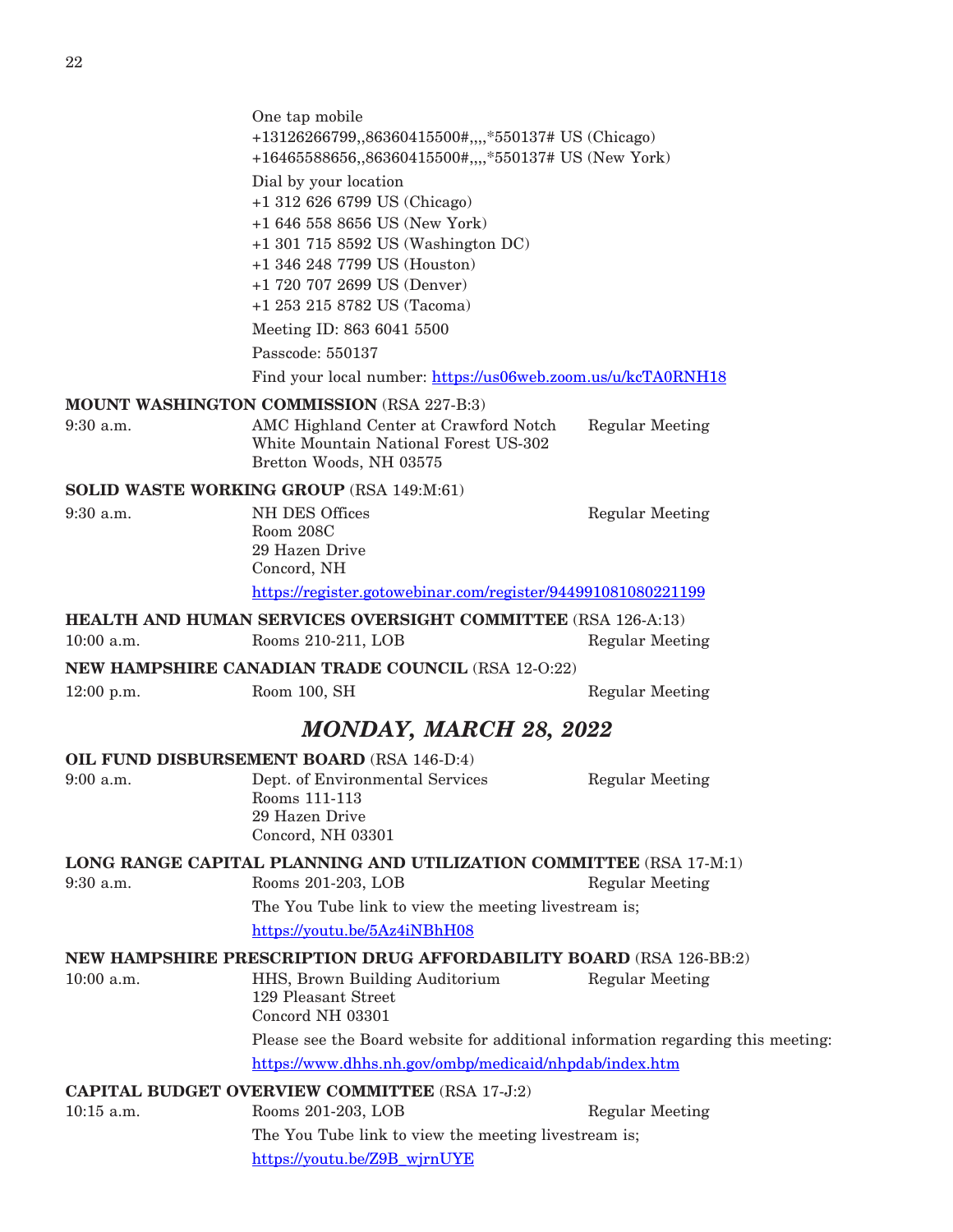#### **COMMITTEE TO STUDY EXOTIC AQUATIC WEEDS AND EXOTIC AQUATIC SPECIES OF WILD-LIFE IN THE STATE OF NEW HAMPSHIRE** (RSA 487:30)

11:00 a.m. NH DES Regular Meeting Room 208C 29 Hazen Drive Concord, NH

#### **COMMISSION TO STUDY TELEHEALTH SERVICES** (RSA 329:1-f)

1:00 p.m. Room 103, SH Regular Meeting

#### **EDUCATION FREEDOM SAVINGS ACCOUNT OVERSIGHT COMMITTEE** (RSA 194-F:12)

1:00 p.m. Room 101, LOB Regular Meeting

**COMMISSION TO STUDY OFFSHORE WIND AND PORT DEVELOPMENT** (RSA 374-F:10)

4:00 p.m. NHDES Regional Office Regular Meeting Pease International Tradeport Room A, Suite 175 222 International Drive Portsmouth, NH

### *FRIDAY, APRIL 1, 2022*

**JOINT COMMITTEE ON TAX EXPENDITURE REVIEW** (RSA 71-C:3)

| $9:00$ a.m.    | Room 100, SH                                                               | Regular Meeting |
|----------------|----------------------------------------------------------------------------|-----------------|
| (RSA 126-A:88) | STATE HEALTH ASSESSMENT AND STATE HEALTH IMPROVEMENT PLAN ADVISORY COUNCIL |                 |
| $9:30$ a.m.    | UNH Law School<br>2 White St, Room 282<br>Concord. NH 03301                | Regular Meeting |

**COMMISSION TO STUDY THE INCIDENCE OF POST-TRAUMATIC STRESS DISORDER IN FIRST RESPONDERS AND WHETHER SUCH DISORDER SHOULD BE COVERED UNDER WORKERS' COMPENSATION** (RSA 281-A:17-d )

| $10:00$ a.m. | NH Fire Academy<br>98 Smokey Bear Blyd | Regular Meeting |
|--------------|----------------------------------------|-----------------|
|              | Classroom 2<br>Concord, NH 03301       |                 |

## **COMMITTEE TO STUDY THE REGULATORY STRUCTURE OF CHARITABLE GAMING** (SB 100,

Chapter 221:1, Laws of 2021)

10:00 a.m. Room 100, SH Regular Meeting

#### **ASSESSING STANDARDS BOARD** (RSA 21-J:14-a)

11:30 a.m. Dept. of Revenue Administration Regular Meeting Training Room 109 Pleasant Street Concord, NH 03301

#### **COMMISSION TO STUDY ENVIRONMENTALLY-TRIGGERED CHRONIC ILLNESS** (RSA 126-A:73-a)

12:00 p.m. Auditorium, Brown Building Regular Meeting 129 Pleasant St Concord, NH 03301

#### **SENATE LEGISLATIVE FACILITIES SUBCOMMITTEE** (RSA 17-E:5)

1:00 p.m. Room 100, SH Regular Meeting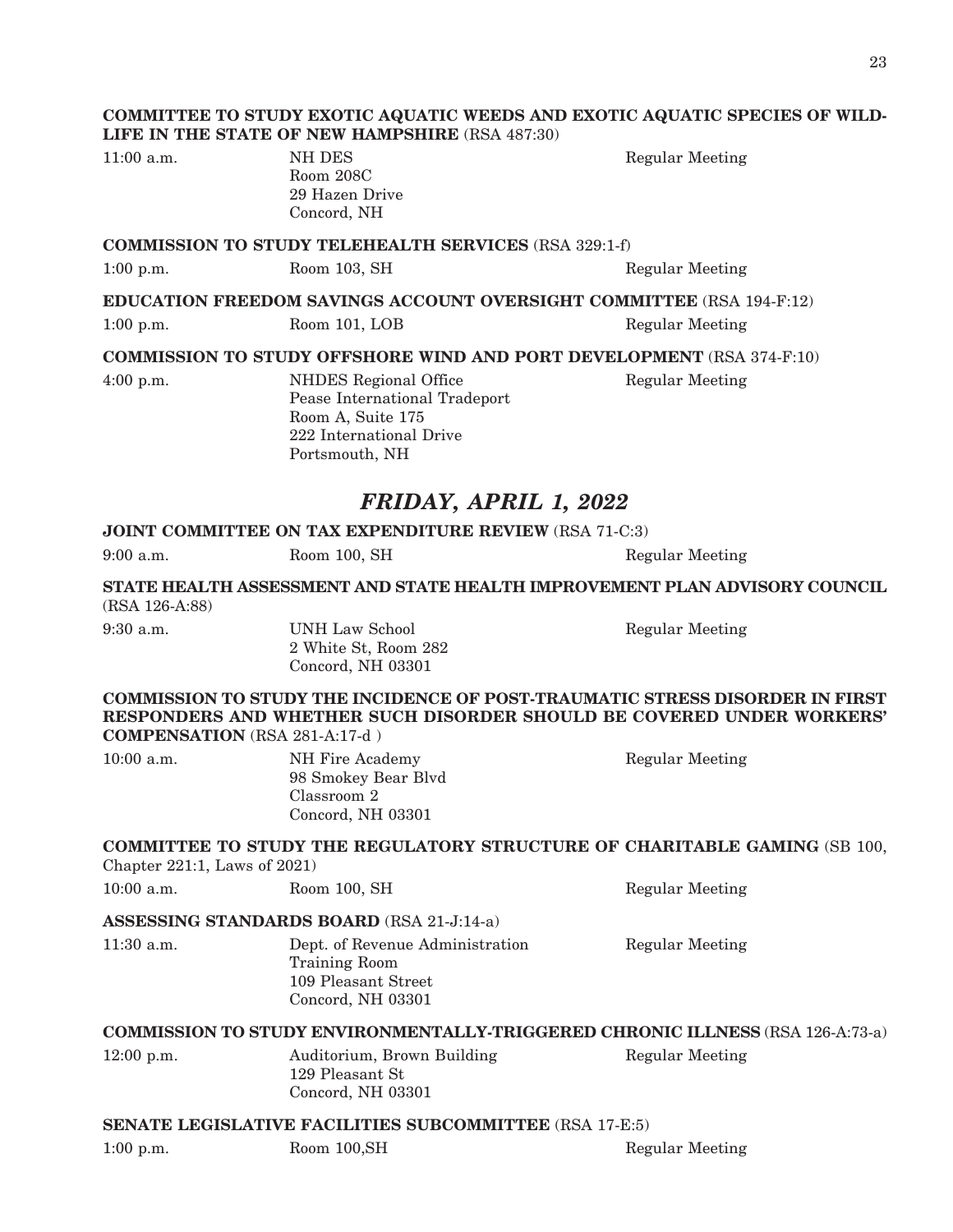### **JOINT COMMITTEE ON LEGISLATIVE FACILITIES** (RSA 17-E:1)

1:10 p.m. Room 100, SH Regular Meeting

### *MONDAY, APRIL 4, 2022*

**LEGISLATIVE ETHICS COMMITTEE** (RSA 14-B:2)

1:00 p.m. Room 104, LOB Regular Meeting

## *TUESDAY, APRIL 5, 2022*

#### **STATE VETERANS ADVISORY COMMITTEE** (RSA 115-A:2)

5:00 p.m. Edward Cross Training Center Facility Regular Meeting 722 Riverwood Drive Pembroke, NH 03275

Zoom information can be provided by contacting Paul Lloyd at [nhsvac.chair@gmail.com](mailto:nhsvac.chair@gmail.com)

## *FRIDAY, APRIL 8, 2022*

**COMMITTEE TO STUDY REQUIRING NEW HAMPSHIRE CHILDREN TO BE PLACED IN REAR FACING RESTRAINTS IN MOTOR VEHICLES** (HB 251, Chapter 135:1, Laws of 2021)

9:30 a.m. Room 104, LOB Regular Meeting

**COMMISSION ON THE ENVIRONMENTAL AND PUBLIC HEALTH IMPACTS OF PERFLUORI-NATED CHEMICALS** (RSA 126-A:79-a)

10:00 a.m. Regular Meeting

This meeting will take place by remote conference. To listen in please follow the instructions below:

Please register for HB 737 Commission Meeting on April 8, 2022 10:00 AM EST at: <https://attendee.gotowebinar.com/rt/5746796955811836429>

After registering, you will receive a confirmation email containing information about joining the webinar.

You also may join the meeting by phone:

Call in Number: 1 (415) 930-5321

Access Code: 613-661-216

Webinar ID: 754-256-707

The following email address will be monitored throughout the meeting by someone who can assist with and alert the committee to any technical issues: [Amy.E.Rousseau@](mailto:Amy.E.Rousseau@DES.NH.gov) [DES.NH.gov](mailto:Amy.E.Rousseau@DES.NH.gov). You may also call Amy Rousseau at 603-848-1372.

#### **LONG-TERM SEACOAST COMMISSION ON DRINKING WATER** (RSA 485-F:6)

2:00 p.m. Stratham Municipal Center Regular Meeting Hutton Room 10 Bunker Hill Avenue Stratham, NH 03885

## *MONDAY, APRIL 11, 2022*

**COMMITTEE TO STUDY RAIL TRAIL MANAGEMENT PRACTICES** (HB 311, Chapter 94:2, Laws of 2021)

9:00 a.m. NH Dept. of Environmental Services Regular Meeting 29 Hazen Drive Concord, NH 03301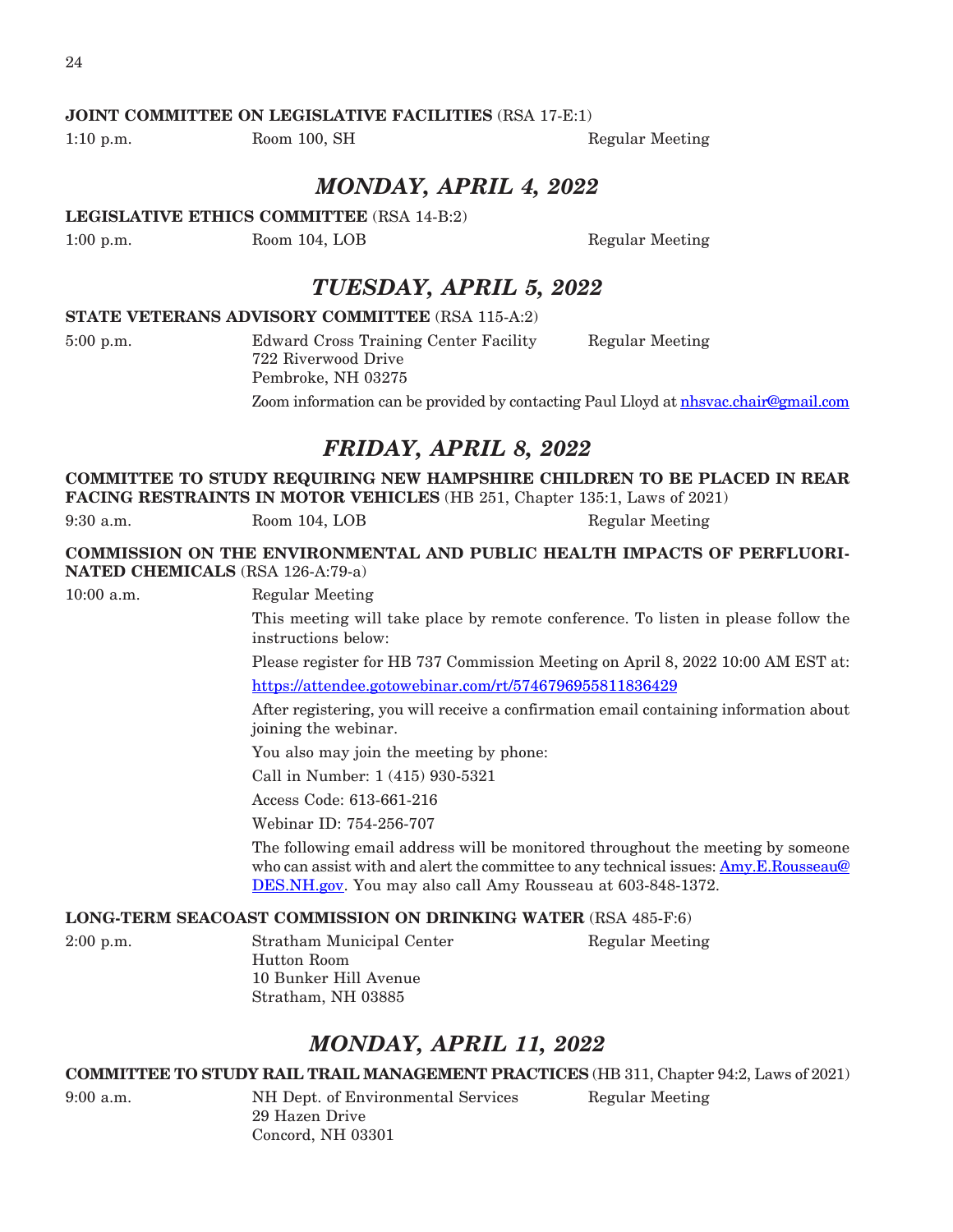#### **NEW HAMPSHIRE OPIOID ABATEMENT ADVISORY COMMISSION** (RSA 126-A:85)

|  | $1:00$ p.m. |
|--|-------------|
|--|-------------|

DHHS Brown Auditorium Regular Meeting 129 Pleasant St. Concord NH 03301 [https://nh-dhhs.zoom.us/j/3031726939?pwd=ckNDcmNyM1VJdGtsWWlDd2hCWlJ](https://nh-dhhs.zoom.us/j/3031726939?pwd=ckNDcmNyM1VJdGtsWWlDd2hCWlJVUT09) [VUT09](https://nh-dhhs.zoom.us/j/3031726939?pwd=ckNDcmNyM1VJdGtsWWlDd2hCWlJVUT09) Meeting ID: 303 172 6939 Passcode: 810055

## *FRIDAY, APRIL 15, 2022*

**OVERSIGHT COMMISSION ON CHILDREN'S SERVICES** (RSA 21-V:10)

8:00 a.m. Room 100, SH Regular Meeting

**FISCAL COMMITTEE** (RSA 14:30-a)

10:00 a.m. Rooms 210-211, LOB Regular Meeting

The You Tube link to view the meeting livestream is; [https://youtu.be/nO6Oa4EJ\\_lI](https://youtu.be/nO6Oa4EJ_lI)

### *MONDAY, APRIL 18, 2022*

**COMMISSION TO EVALUATE THE EFFECTIVENESS AND FUTURE OF THE NEW HAMPSHIRE GRANITE ADVANTAGE HEALTH CARE PROGRAM** (RSA 126-AA:4)

10:00 a.m. Rooms 210-211, LOB Regular Meeting

## *FRIDAY, APRIL 22, 2022*

**GOVERNOR'S COMMISSION ON ALCOHOL AND DRUG ABUSE PREVENTION, TREATMENT, AND RECOVERY** (RSA 12-J:1)

105 Pleasant Street Main Bldg. Concord, NH

9:30 a.m. Fox Chapel Regular Meeting

#### **SOLID WASTE WORKING GROUP** (RSA 149:M:61)

9:30 a.m. NH DES Offices Regular Meeting Room 208C 29 Hazen Drive Concord, NH https://register.gotowebinar.com/register/944991081080221199

### *MONDAY, MAY 9, 2022*

#### **COMMISSION TO STUDY GRANDFAMILIES IN NEW HAMPSHIRE** (RSA 170-G:17-b)

1:00 p.m. Room 100, SH Regular Meeting

## *FRIDAY, MAY 20, 2022*

#### **NEW HAMPSHIRE RARE DISEASE ADVISORY COUNCIL** (RSA 126-A:79)

3:00 p.m. **DHHS** DHHS Regular Meeting Health Training Room 3rd Floor 29 Hazen Drive Concord, NH 03301 Join Zoom Meeting

<https://nh-dhhs.zoom.us/j/3947758509?pwd=ekp1cjBacVRrTXA2dGlMSW1YL1NYZz09>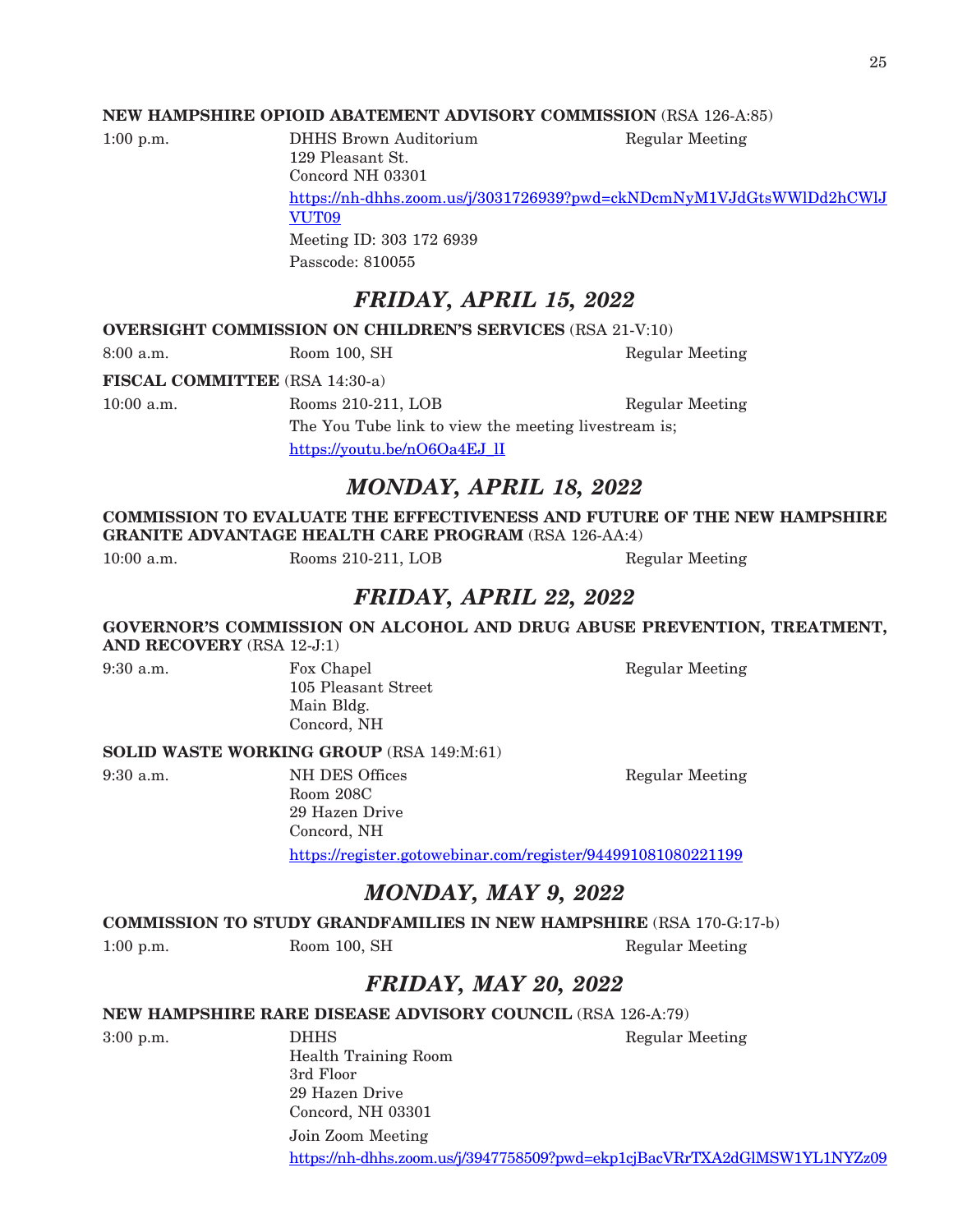Meeting ID: 394 775 8509 Passcode: MCH One tap mobile +13017158592,,3947758509#,,,,\*424830# US (Washington DC) +13126266799,,3947758509#,,,,\*424830# US (Chicago) Dial by your location +1 301 715 8592 US (Washington DC) +1 312 626 6799 US (Chicago) +1 646 558 8656 US (New York) +1 253 215 8782 US (Tacoma) +1 346 248 7799 US (Houston) +1 669 900 9128 US (San Jose) Meeting ID: 394 775 8509 Passcode: 424830 Find your local number: <https://nh-dhhs.zoom.us/u/ahGr4jjio>

#### **OVERSIGHT COMMISSION ON CHILDREN'S SERVICES** (RSA 21-V:10)

8:00 a.m. Room 100, SH Regular Meeting

\*\*\*\*\*\*\*\*

## **NOTICES**

#### **TUESDAY, MARCH 29, 2022**

Canadian Consul General to New England Rodger Cuzner invites New Hampshire state legislators to attend a dinner reception to celebrate the very special New Hampshire-Canada relationship.

The dinner reception will take place from 4:30 p.m. – 6:30 p.m. in the Webster Room at the Holiday Inn, 172 North Main Street, Concord, NH on Tuesday, March 29th.

We hope you and a guest can join us! For questions or more information, please don't hesitate to contact Lisa Carrier at [lisa.carrier@international.gc.ca](mailto:lisa.carrier@international.gc.ca) or at 617-784-8266.

Senator Lou D'Allesandro

\*\*\*\*\*\*\*\*

#### **TUESDAY, MARCH 29, 2022**

Please join the Alzheimer's Association for a virtual Legislative Briefing on Tuesday, March 29<sup>th</sup> from 5:00 p.m. - 6:00 p.m. as we kick off our annual advocacy week. You will hear from advocates and staff on the state of Alzheimer's in New Hampshire, hear about some of the progress we've made, and learn about our policy priorities for 2022. To register, visit: [www.alzadvocacyNH.org](https://us-east-2.protection.sophos.com?d=alzadvocacynh.org&u=aHR0cDovL3d3dy5hbHphZHZvY2FjeU5ILm9yZw==&i=NWRlZTQ5ZjExZDY0YzcwZGFjNjE0MWMw&t=WUYyL29JcXN3c3FVRHJHS09aRXpYU25aL3FDMVdrZ2ZFbUEzNlFHMVFPbz0=&h=45d90a01dbf546e6af77727af255f80a)

Senator Kevin Avard

\*\*\*\*\*\*\*\*

#### **THURSDAY, APRIL 14, 2022**

Join Stay Work Play New Hampshire for Crossover Coffee - an event bringing together legislators, young Granite Staters, and those who want to employ them - from 7:30 a.m. – 8:45 a.m., Thursday, April 14, at Brothers Cortado, 3 Bicentennial Sq., just two blocks from the State House. Please RSVP to [kamini@stayworkplay.org](mailto:kamini@stayworkplay.org).

> Senator Erin Hennessey Senator Rebecca Perkins Kwoka